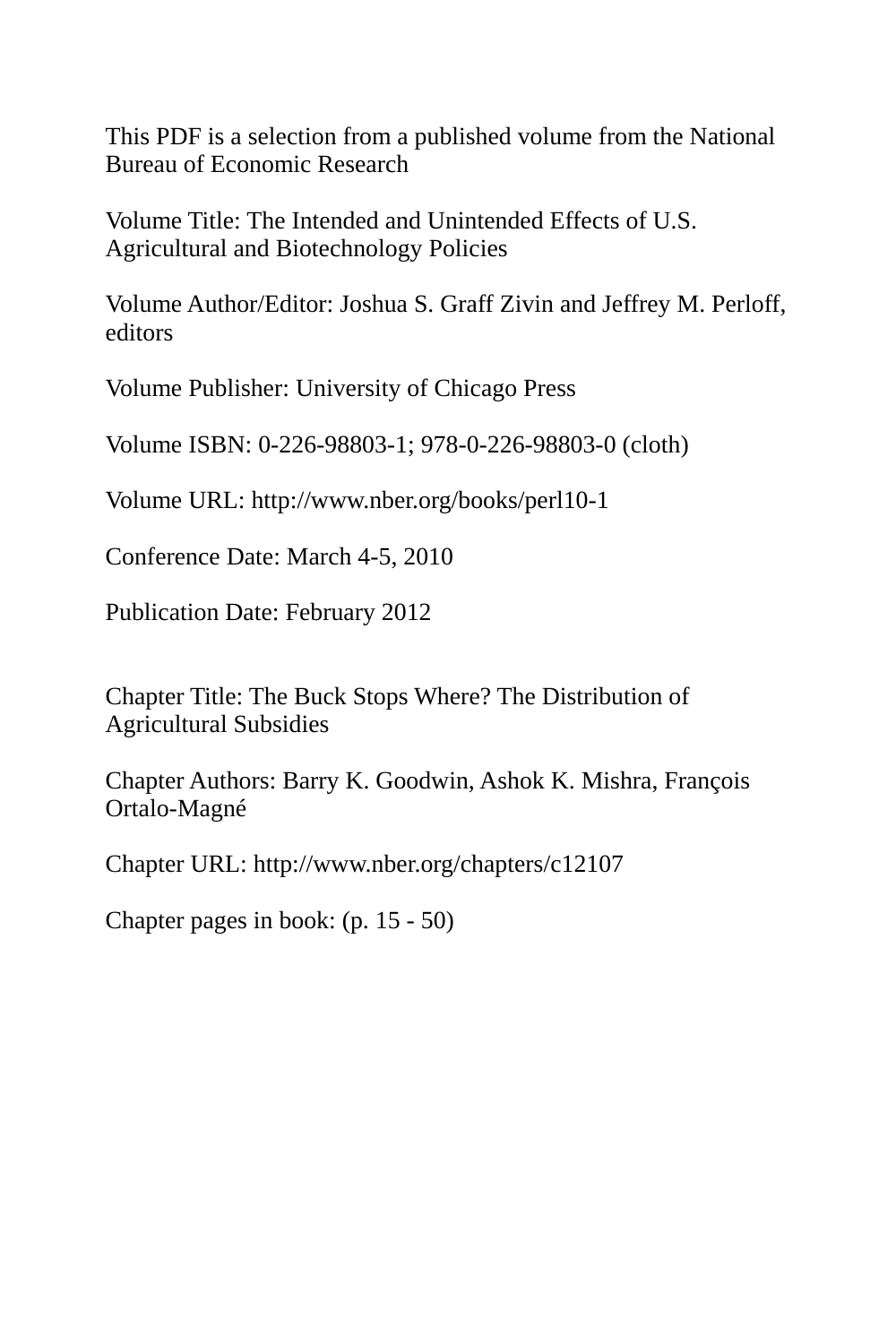# **The Buck Stops Where?** The Distribution of Agricultural Subsidies

Barry K. Goodwin, Ashok K. Mishra, and François Ortalo- Magné

## **1.1 Introduction**

A 2002 news report posed the following question. What do former basketball star Scottie Pippen, publisher Larry Flynt, and stockbroker Charles Schwab all have in common? The surprising answer is that all are recipients of farm program subsidies.<sup>1</sup> Other notable payment recipients include nine U.S. Members of Congress; David Rockefeller, former chairman of Chase Manhattan and grandson of oil tycoon John D. Rockefeller, who received ninety- nine times more in subsidies than the median farmer; Ted Turner, the twenty-fifth wealthiest man in America, who received thirty-eight times more subsidies than the median farmer; and the late Kenneth Lay, the ousted Enron CEO and multimillionaire (Reidl 2004). Several Fortune 500 companies have also received substantial farm program payments, including John Hancock Mutual Insurance (\$2.5 million in 2002), the Chevron corporation, and the Caterpillar corporation.

In arguing for program reforms, U.S. Senator Amy Klobuchar (D-MN)

Barry K. Goodwin is the William Neal Reynolds Professor in the Departments of Economics and Agricultural and Resource Economics at North Carolina State University. Ashok K. Mishra is professor in the Department of Agricultural Economics and Agribusiness at Louisiana State University AgCenter. François Ortalo- Magné is the Robert E. Wangard Professor in Real Estate at the University of Wisconsin.

We thank our discussant, Gilbert Metcalf, for his insightful comments. We are also grateful to Erzo G. J. Luttmer, Jim Shilling, Fred Sterbenz, and seminar participants at Michigan State University and the Universidade Federal de Viçosa, Brazil, for useful discussions and comments on an earlier draft.

1. "Farm Subsidies Help Those Who Help Themselves," a Fox News report by William La Jeunesse, July 15, 2002. This article is available from http://www.foxnews.com/story/ 0,2933,57602,00.html. These statistics are all drawn from the Environmental Working Group's farm subsidy database (www.ewg.org).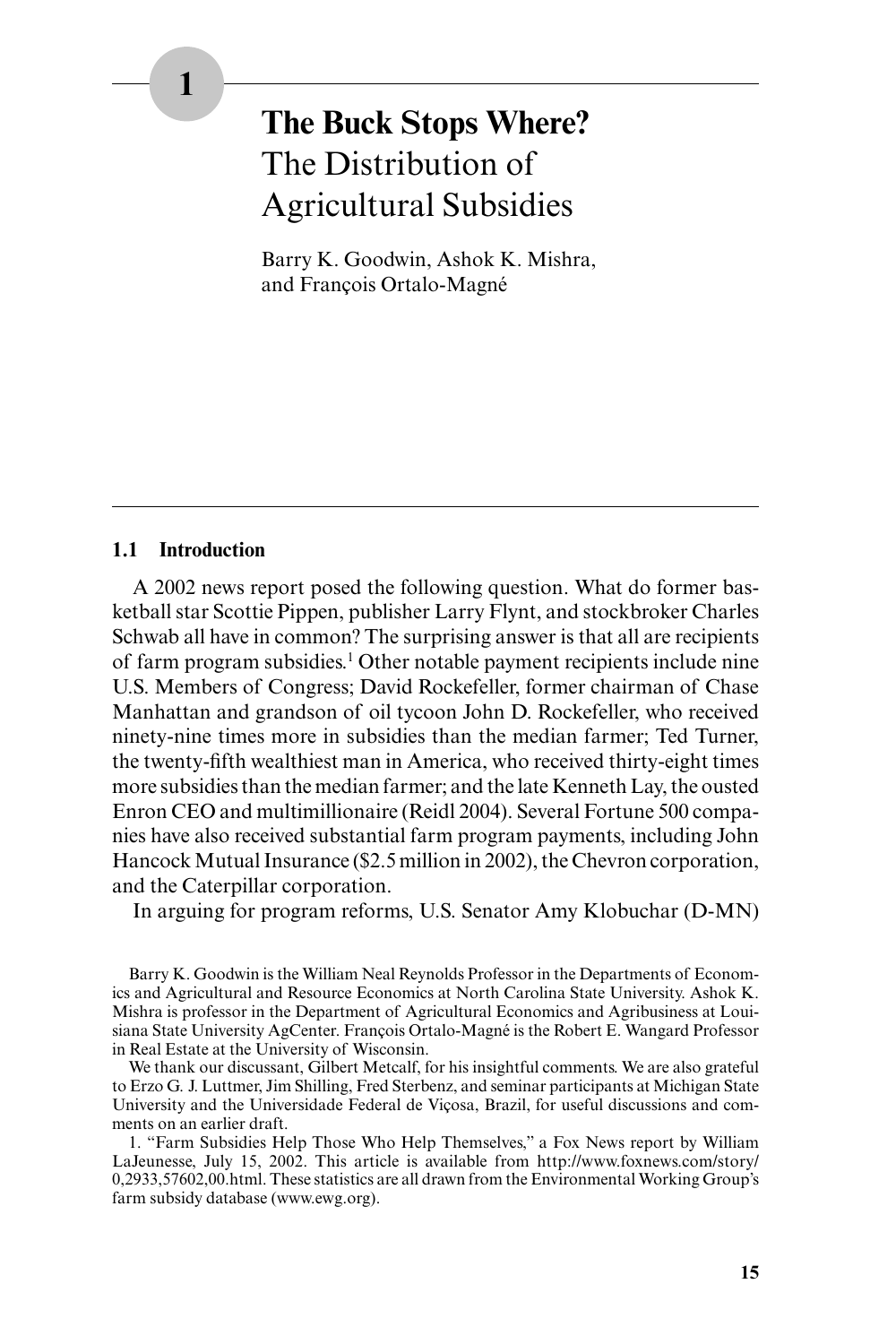stated that "\$3.1 million in farm payments went to the District of Columbia, \$4.2 million has gone to people living in Manhattan, and \$1 billion of taxpayer money for farm payments has gone to Beverly Hills 90210."2 The fact that support for U.S. "farmers" is often directed to individuals and corporations that seem to be some distance from the farm has been the topic of considerable debate in recent years, in particular because congressional support for U.S. agriculture continues to expand. The 2008 Farm Bill (P.L. 110-246) will provide in excess of \$284 billion in financial support to U.S. agriculture over the 2008 to 2012 period. Commodity program payments account for \$43.3 billion of this total.

To the extent that eligibility for government benefits is tied to the ownership or operation of certain assets, the market values of these assets will reflect expected future benefits. Such is the case with farmland. Considerable variation exists in agricultural land values across the United States (see figure 1.1). U.S. Department of Agriculture (USDA) statistics indicate that 45.3 percent of U.S. farmland is operated by someone other than the owner (U.S. Department of Agriculture, National Agricultural Statistics Service [USDA- NASS] 1999). Mishra et al. (2002) report that, contrary to conventional wisdom, most agricultural landlords (57 percent) are nonfarm corporations or individuals that work in or are retired from nonfarm- related activities. In light of these facts, a fundamental question arises regarding the distribution of farm support programs and the extent to which those who operate the farms actually receive the benefits. This is a critical issue, not only for policymakers but also for farm operators who might benefit from a better understanding of the implications of the various programs they tend to support.

The relevant question is, of course, who are the policies intended to benefit? The capture of agricultural benefits by farmland values is problematic if the policies aim to support farmers, and these farmers do not own their land when the policies are announced. To the extent that (young) expanding farmers are paying for the expected policy benefits in the farm assets they acquire, the present value of future benefits is captured by the (old) sellers. New owners only benefit from surprise increases in public transfers. Given the large share of U.S. farm land that is operated by tenant farmers, the extent to which lease rates capture program benefits is also important to the distribution of these benefits.

The concern with the capture of agricultural policy benefits by the initial land owners is not new. A number of papers have attempted to estimate the capitalization of aggregate agricultural transfers into farmland values.<sup>3</sup>

<sup>2.</sup> Quote is from the December 12, 2007 Senate floor statement of Senator Amy Klobuchar.

<sup>3.</sup> See Barnard et al. (1997), Goodwin and Ortalo- Magné (1992), Ryan et al. (2001), Shertz and Johnston (1997), Shoemaker, Anderson, and Hrubovcak (1990), and Weersink et al. (1999). These papers only examine aggregate policy effects on land values, thus ignoring the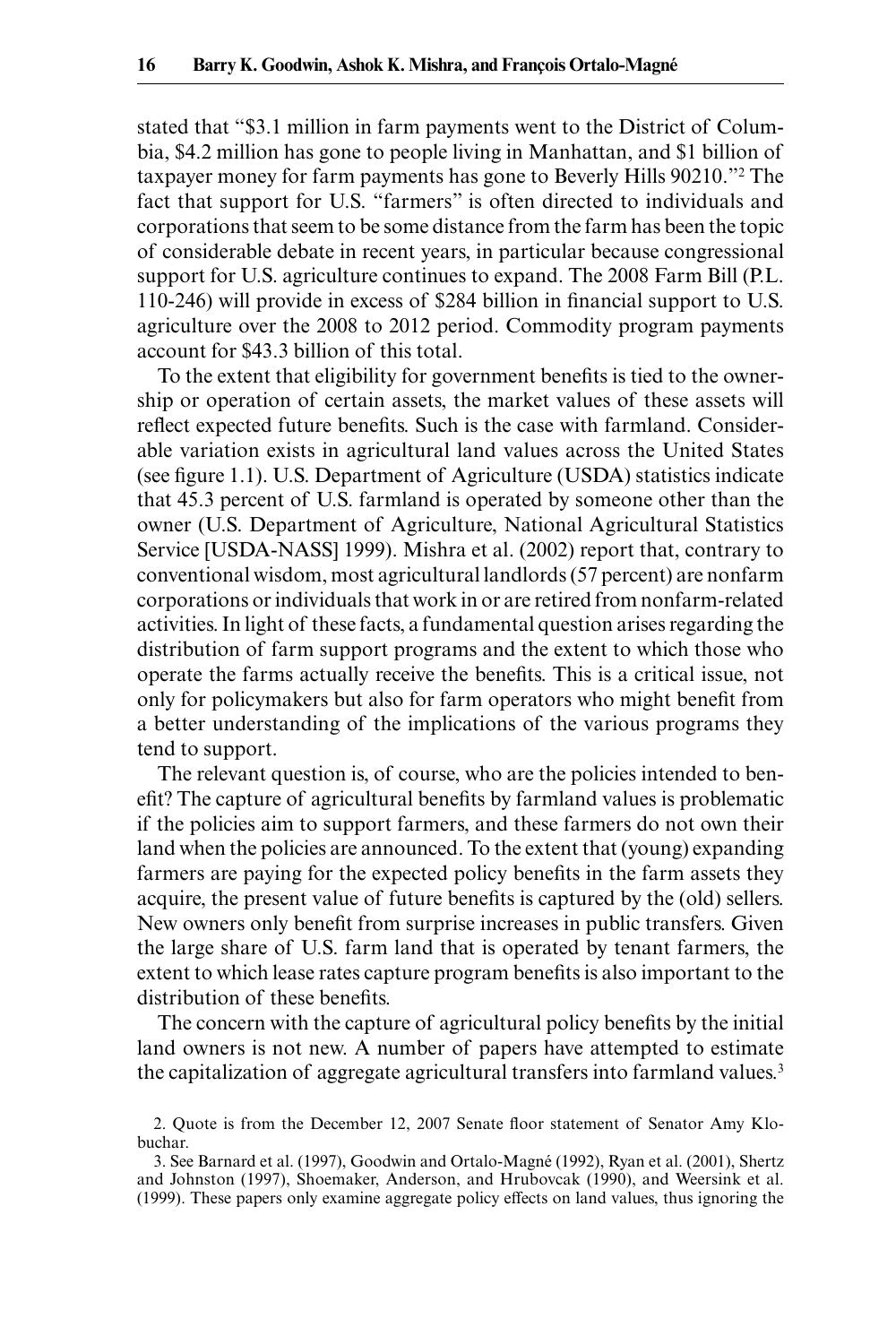

Fig. 1.1 U.S. agricultural land values (\$/ acre), land and buildings as reported in **2007 Agricultural Census**

These papers suffer from a number of shortcomings that we are able to address here through an empirical analysis of a unique set of farm- level data. We contribute to the understanding of the distribution of farm subsidies in several ways. First, we are able to investigate the differential impact of the principal farm programs because we are able to observe the breakdown of government payments at both the farm and the county level. Second, because we know the location of each farm, we are able to control for nonagricultural pressures on the land and determine how they affect its value. Third, we observe not only land values but also the terms of lease arrangements and rates. This puts us in a unique position to be able to assess directly the extent to which owners and farmer operators share the benefits of various agricultural programs, a useful complement to the indirect assessment we obtain from investigating land values. Finally, variations in the difference between cash lease rates and share lease rates enables us to investigate the extent to which the market values the insurance features built into some farm programs, a feature ignored by the literature.

Our analysis makes use of a data set drawn from an annual survey of

myriad effects of different programs. In addition, the extraction of policy benefits through lease arrangements has not been widely investigated. Important exceptions exist in the recent studies of Kirwan (2009) and Patton et al. (2008), which we discuss in the following.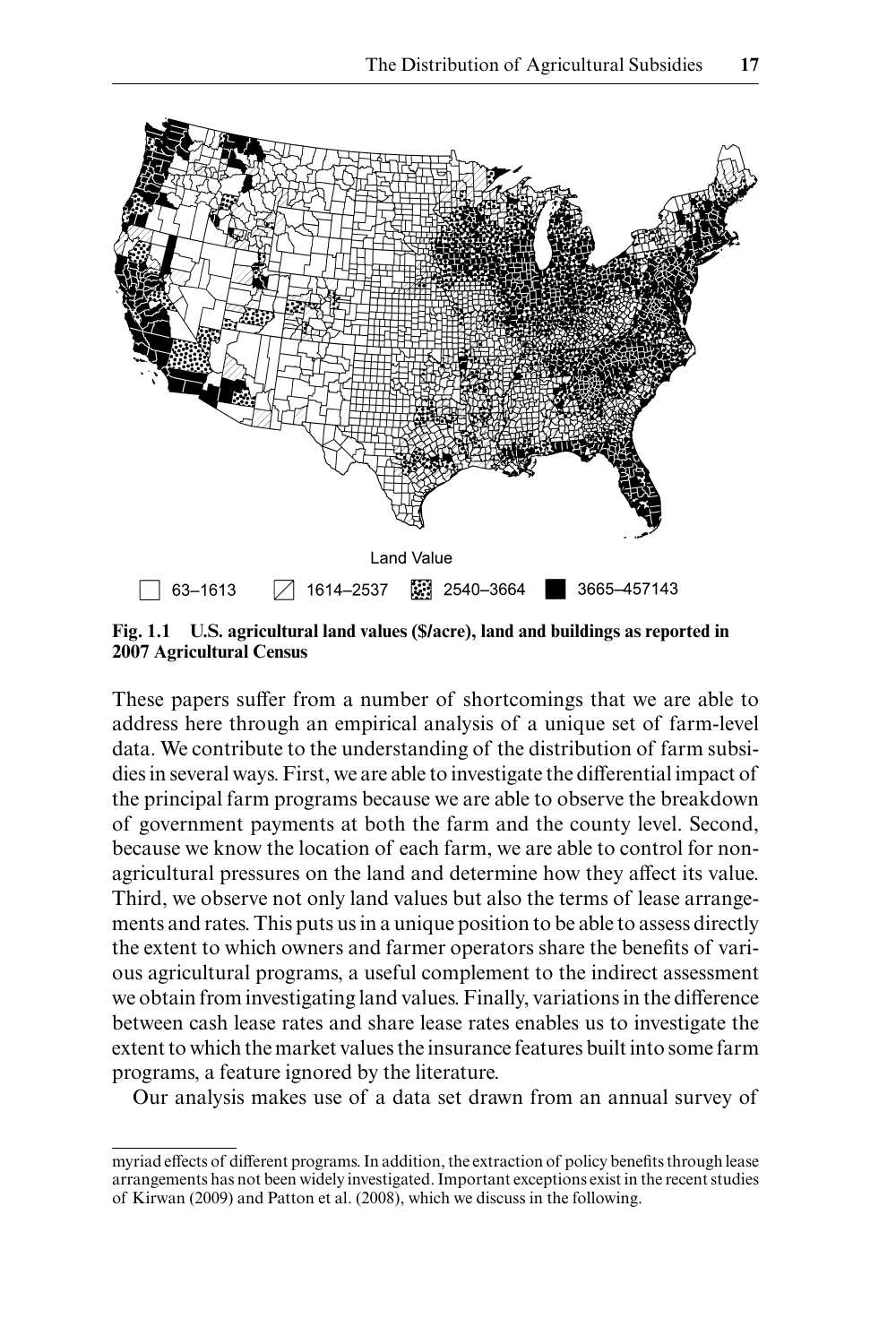approximately 10,000 farms per year over the 1998 to 2005 period. This period was characterized by a variety of different farm programs, including some that were not connected in any way to market conditions or production, at least in theory. At the other extreme are output price- support payments that are intimately tied to contemporaneous market conditions. We find that payments that are decoupled from output and are supposed to be transitory yield the smallest effects on land values. Payments that may signal future benefits, even in cases where they are not a permanent part of farm legislation, have stronger effects. Price- support payments have the strongest effects.

U.S. farm legislation typically intends benefits to be "shared" between the owner and operator of a farm. Under cash lease arrangements, the entire subsidy is sent to the operator. However, the law does not regulate lease rates; they are set by the market. Our empirical analysis indicates that owners extract a large proportion of farm benefits from tenants through the lease rates. From the study of lease rates, we also find that programs with strong insurance objectives, such as output price-support payments, significantly affect the gap between cash and share lease rates. In particular, the share rate premium is significantly diminished by programs that serve to lower the risk associated with uncertain farm earnings. This provides direct evidence of the insurance component of agricultural policy in the land market.

Accounting for the benefits of decreased earnings volatility raises two issues with the traditional approach to the assessment of the contribution of agricultural policy to farm land values. First, the insurance feature of several governmental programs raises questions about the traditional implicit assumption that a dollar of transfer today conveys the same information about future transfers, regardless of market conditions and local agricultural output characteristics. Instead, a low price support payment this year may be due to high market prices and, thus, in no way indicates a decrease in the expected stream of long-run benefits from the price-support program. Second, those government transfers whose level are negatively correlated with farm earnings from the market decrease the volatility of farm land returns. They must, therefore, decrease the discount rate required to hold farm land and, thus, the discount rate applied to earnings from the market. Hence, regression estimates of the contribution of market earnings to the value of land depend on the policy environment. In particular, it is wrong to assume that such estimates would not change to reflect a more volatile environment if price-support programs were to be dismantled.

We have noted that the empirical literature has largely been focused on policy effects on land values and the incidence of policy benefits in rental arrangements—which is an increasingly prominent feature of U.S. agriculture—has not received the same level of scrutiny. Two important exceptions lie in the recent analysis of Kirwan (2009) and Patton et al. (2008), who both evaluated the effects of policy benefits on land rental rates. Kirwan (2009)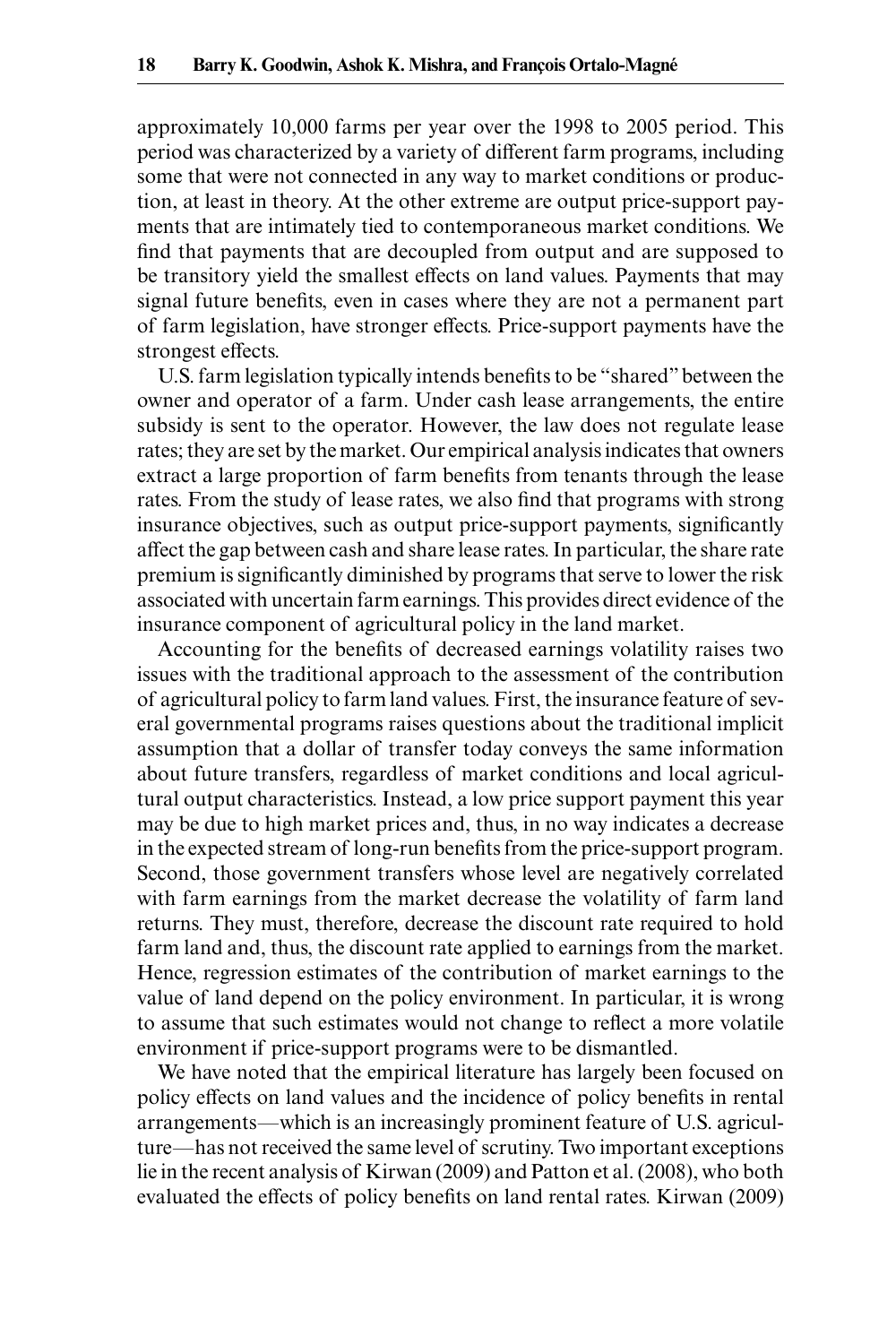used farm- level panel data taken from the 1992 and 1997 Agricultural Censuses to evaluate the incidence of policy benefits in farmland rental arrangements. However, the census data only included rents for land leased on a cash or free basis, and he, therefore, largely ignored the potentially important role of share lease contracts. In the sample of farms evaluated in this analysis, 63.6 percent of the farms reported renting land and, of those that rented land, 36.3 percent reported leasing land on a share basis. As Kirwan points out, to the extent that a significant share of rented land is leased under share arrangements, this may raise an errors-in-variables problem that results in biases if the measurement error is correlated with policy benefits. Kirwan undertook an analysis intended to demonstrate that the biases raised by ignoring share lease arrangements were modest. To do so, he used a single year of data from a related survey, the Agricultural Economics Land Owners Survey (AELOS) in 1999, to investigate the extent to which the measurement error in rental rates arising from the omission of share rents resulted in biases in his estimates of benefit incidence. On the basis of results for this single year, he concluded that the biases were small and generally positive. While these arguments are persuasive, the reliance upon a single year of data in a case where policy benefits are very dependent upon market conditions in any given year may make it hard to generalize his results. Further, as we argue in the following, it may be important to segregate benefits across different policy types because the effects on land values and rents may vary substantially for different types of policies—a point demonstrated by Goodwin, Mishra, and Ortalo-Magné (2003b).

An important point of relevance is the significant variety of agricultural programs used by policymakers to convey support to the farm sector (see appendix table  $1A$ ). Kirwan (2009) argues that policy benefits after the 1996 Farm Bill were exogenously determined by underlying program parameters. As we discuss in greater detail in the following, this is not entirely the case because a wide range of policies are used to convey benefits to agricultural producers. Although certain payments were exogenously determined by congressional mandate and were known with certainty over the life of the legislation, other significant benefits, including price supports, disaster payments, and market loss payments were not exogenously known prior to the year in which they were received.

Patton et al. (2008) draw a careful distinction between payments that are "coupled" and "decoupled." Although disagreement exists over what constitutes coupling of payments, a formal definition is afforded by Annex 5 of the 1996 World Trade Organization (WTO) Uruguay Agreement on Agriculture (URAA), which defines a decoupled payment as one that is not dependent upon production or price in the year in which it is made. Patton et al. (2008) adopt an instrumental variables (IV) approach to recognize the fact that payments are not known with certainty at the time rental contracts are determined and thereby represent expected values of policy benefits by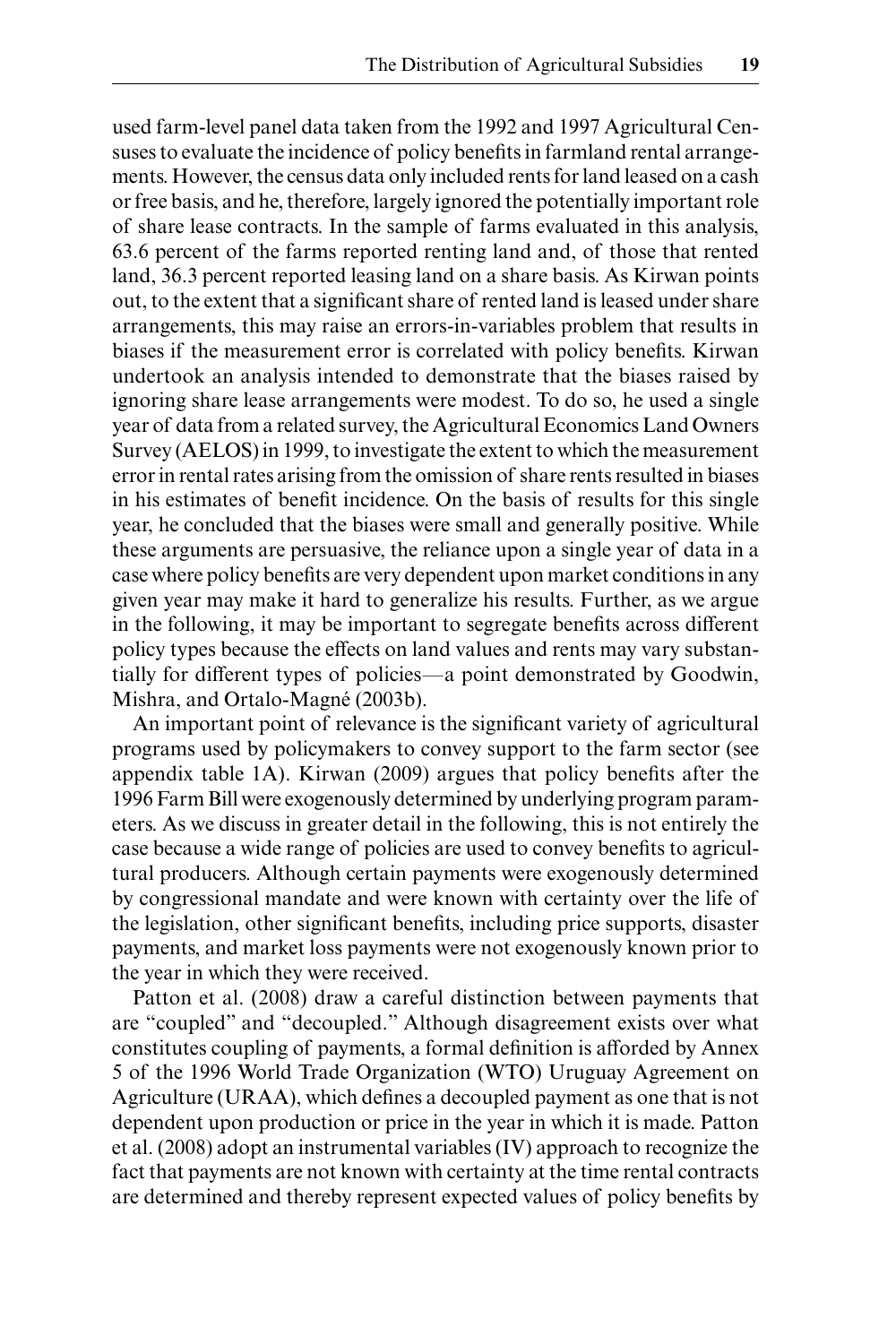using instruments. We follow a similar approach in certain portions of our analysis. Their results indicate that different types of agricultural policy benefits have different effects on rental rates, thereby confirming the earlier assertions of Goodwin, Mishra, and Ortalo- Magné (2003a) that predicted such differential effects. Patton et al.'s (2008) results also raise important questions regarding the validity of the assumed operation of agricultural programs and modeling of benefit incidence presented by Kirwan (2009).

The remainder of our chapter is organized as follows. Section 1.2 gives a brief overview of the history and nature of U.S. farm programs. We are particularly concerned with providing a careful description of the different mechanisms commonly used to convey policy benefits to U.S. agricultural producers. Section 1.3 discusses issues pertaining to model specification, estimation, and measurement of the relevant variables. Section 1.4 presents the results of our empirical analysis and discusses their implication for the distribution of agricultural policy benefits. Section 1.5 offers some concluding remarks.

#### **1.2 A Brief Overview of U.S. Farm Policy**

Most U.S. farm programs have their origins in the New Deal legislation of the Great Depression. A variety of price- and income- support programs have been used over time to increase and stabilize farm earnings. These programs are revised approximately every five years by an omnibus "Farm" Bill" package of legislation. In addition to this major package of farm programs, support is provided through a number of other legislative channels. This is the case with farm programs such as crop insurance and conservation measures. On a regular basis, agriculture also benefits from ad hoc support (though emergency bills) that is not a part of any budgeted legislation.

Over most of its history, U.S. agricultural policy has used price supports coupled with production controls, with the declared objective to provide income support to the farm sector. Some support was made on the basis of a need for "parity" with the high relative agricultural prices of 1910.4 In more recent times, support was provided only to program crops (corn, wheat, cotton, rice, grain sorghum, rye, barley, and oats). Deficiency payments, determined by the difference between market and target prices, were paid to producers on the basis of their "base" acreage and yields. This base reflected historical production (in most cases, acreage and yields during the 1980s). The fact that price supports were tied to historical production patterns implied a lack of planting flexibility for producers. In addition, soybeans, a major U.S. crop, was largely omitted in provisions for support

<sup>4.</sup> Though any link with market and production conditions in 1910 would seem difficult to make, arguments in favor of such "parity" pricing are still heard on occasion in farm policy debates.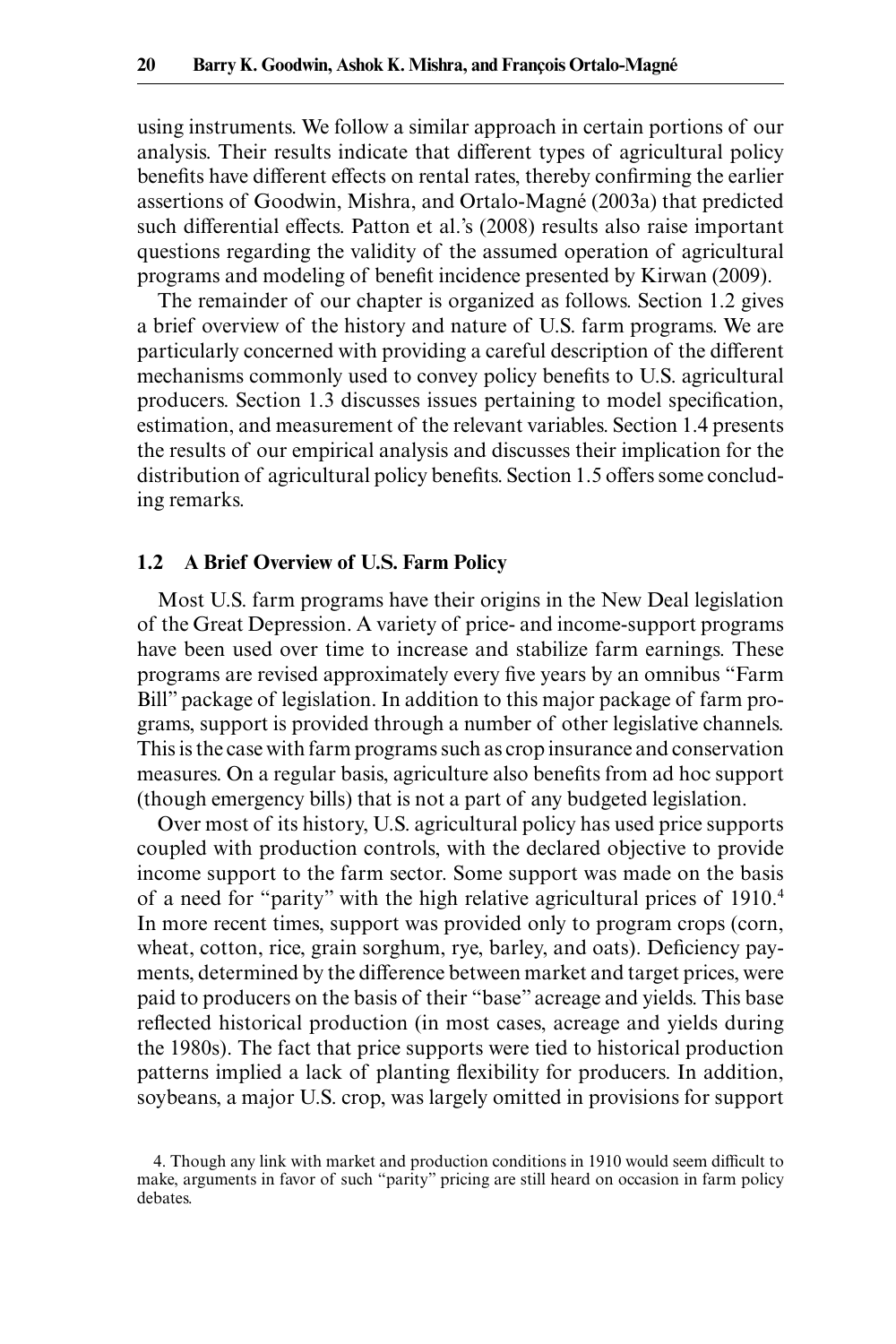due to the fact that it was not an important crop when most farm programs began.

In 1996, Congress agreed to what was intended to be a major overhaul of U.S. farm policy—the Federal Agriculture Improvement and Reform (FAIR) Act. This act is also known as the Agricultural Market Transition Act (AMTA). The nomenclature "Reform" and "Market Transition" was meant to indicate a major shift in policy away from government involvement and toward market-oriented policies. Eligibility for price support was no longer based upon historical production—producers were free to plant whatever crops they desired, and prices were supported at a legislatively determined loan rate. Soybeans were made eligible for price supports, which were now provided through the Loan Deficiency Payment (LDP) program. Loan Deficiency Payment payments were made on the basis of the difference between market and support prices (the loan rates). The rhetoric accompanying the act implied, in principle at least, that the legislation signaled a transition to an environment with limited government support. A program of direct payments to those producers with base acreage (historical rights to program benefits) was instituted to compensate producers over this transition, at least in theory. These payments were known as AMTA or Production Flexibility Contract (PFC) payments. By design, AMTA payments were completely decoupled from the market—the only requirement for receiving AMTA payments was that the producer (or landowner) had to have base acreage. Eligibility for such payments in no way depended upon current production patterns. In some cases, payments were made on land no longer in production. The AMTA payments were set to decline each year until the FAIR Act expired in 2002. Of course, the extent to which such payments were perceived to be temporary is a subject of debate, especially because the payments were continued (and even increased) in the 2002 and 2008 Farm Bills. Further, the 2002 Farm Bill allowed landowners the option to update their base acreage using production and yields over the 1998 to 2001 period. Many critics of U.S. farm programs have argued that this updating made it much harder to characterize the payments as decoupled because farmers and landowners may factor such updating possibilities into their future production decisions.

Over its history, U.S. farm policy has provided benefits through three general channels—price supports (sometimes tied to acreage restrictions) that are tied to production (i.e., benefits are provided on a per-unit basis); decoupled income support, which has no production requirements; and disaster or market assistance payments, which provide benefits intended to offset poor production or bad market conditions. Since the 1996 Farm Bill, U.S. agricultural policy has been characterized by three specific program mechanisms, together with a large collection of various minor programs. These mechanisms include the aforementioned direct payments (PFC and fixed, direct payments); market loss assistance and countercyclical payments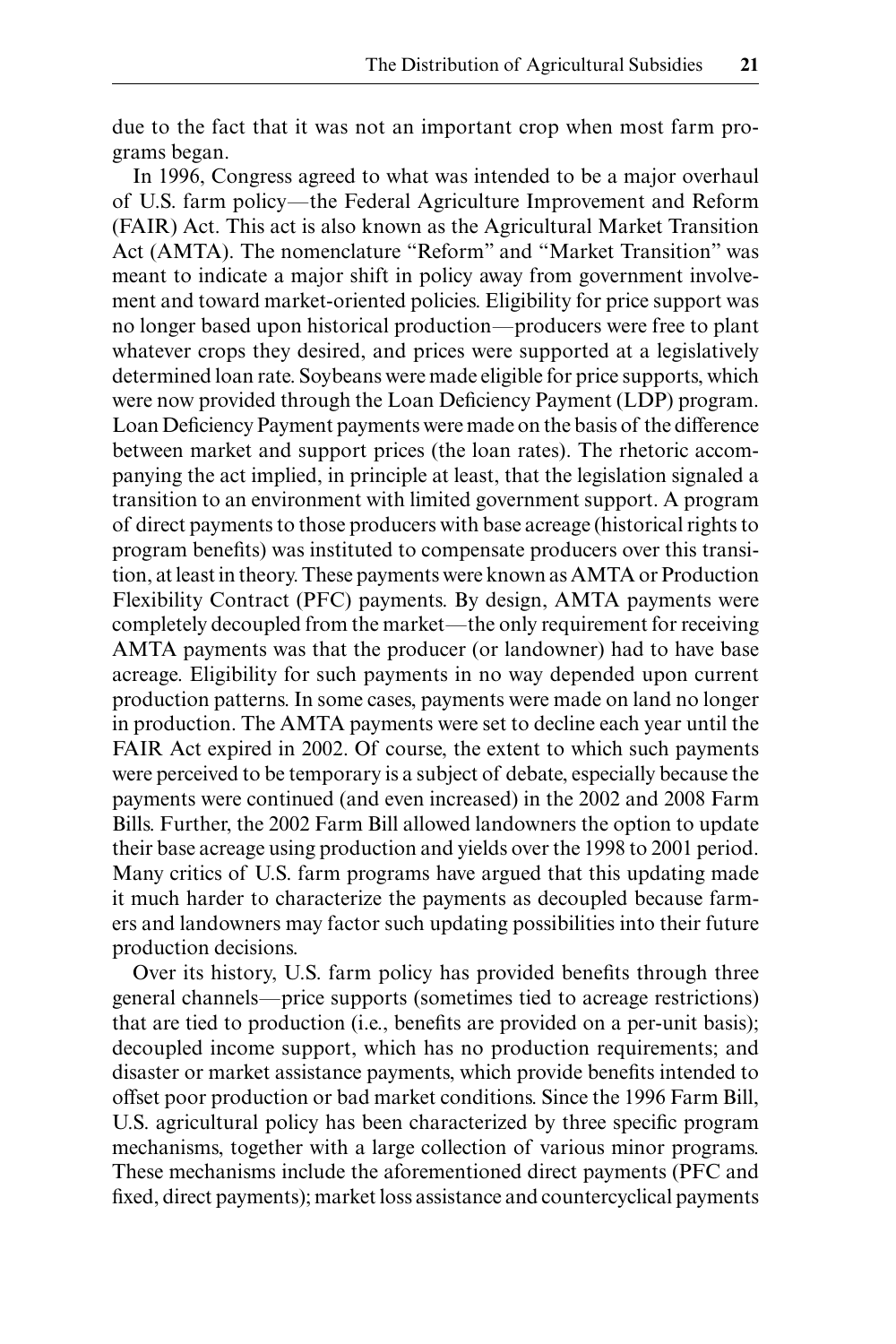(payments that are triggered by low prices but are not tied to current production); and loan deficiency payments and marketing loans, which use loan rates to support market prices. Each of these policies functions in unique ways to provide support.

Direct payments were introduced in 1996 and were specified for the subsequent seven years. Payment recipients knew in advance exactly what their payments would be because they were determined exogenously. However, other major components of farm program benefits are not known in advance. Market loss assistance and its successor—countercyclical payments—are triggered by low market prices. The market loss assistance program that was introduced in 1999 was entirely ad hoc and was determined outside of the farm bills. Its successor, countercyclical payments, formally brought these price supporting payments into the farm legislation. In both cases, these programs are triggered by market prices falling beneath a legislatively defined target price. Because market prices are not realized until after harvest, agents do not know what payments will be in advance.

Figure 1.2 illustrates the evolution of these three types of payment programs over the last twenty years. Note that coupled price supports and countercyclical payments are very volatile from year to year. This is because they are based on market prices.<sup>5</sup> The fixed, decoupled payments, which were known in advance over the life of the legislation, began in 1996 and are much less variable by design.

The important point regarding these payment programs is that, contrary to arguments advanced in the literature (e.g., Kirwan 2009), the bulk of farm program payment benefits is not predetermined by legislation, and payments are not known in advance because they are triggered by market conditions. Such arguments simply mischaracterize the basic operation of farm programs. Agents' actions and the effects of policy on asset values and rental agreements will, therefore, be based upon *expectations* of such payments—a point well noted by Goodwin, Mishra, and Ortalo- Magné (2003b) and Patton et al. (2008). Further, the level of support varies substantially from year to year, and, thus, any analysis that focuses on one or two years (e.g., the 1992 and 1997 Census years or the 1999 AELOS survey year) is faulty because benefits will most certainly reflect market conditions in those two years, which are volatile over time but highly systemic in nature and, therefore, highly correlated in the cross- section.

Ad hoc disaster assistance has been a fixture in U.S. agricultural policy for many years. Periods of drought or poor market conditions frequently trigger ad hoc assistance labeled as disaster payments. Under provisions of other farm legislation (the Crop Insurance Reform Act of 1994), Congress stated an intention to make subsidized insurance the only mechanism for

<sup>5.</sup> This degree of volatility increases substantially when one considers individual commodities and support at lower levels of aggregation (i.e., the state or county).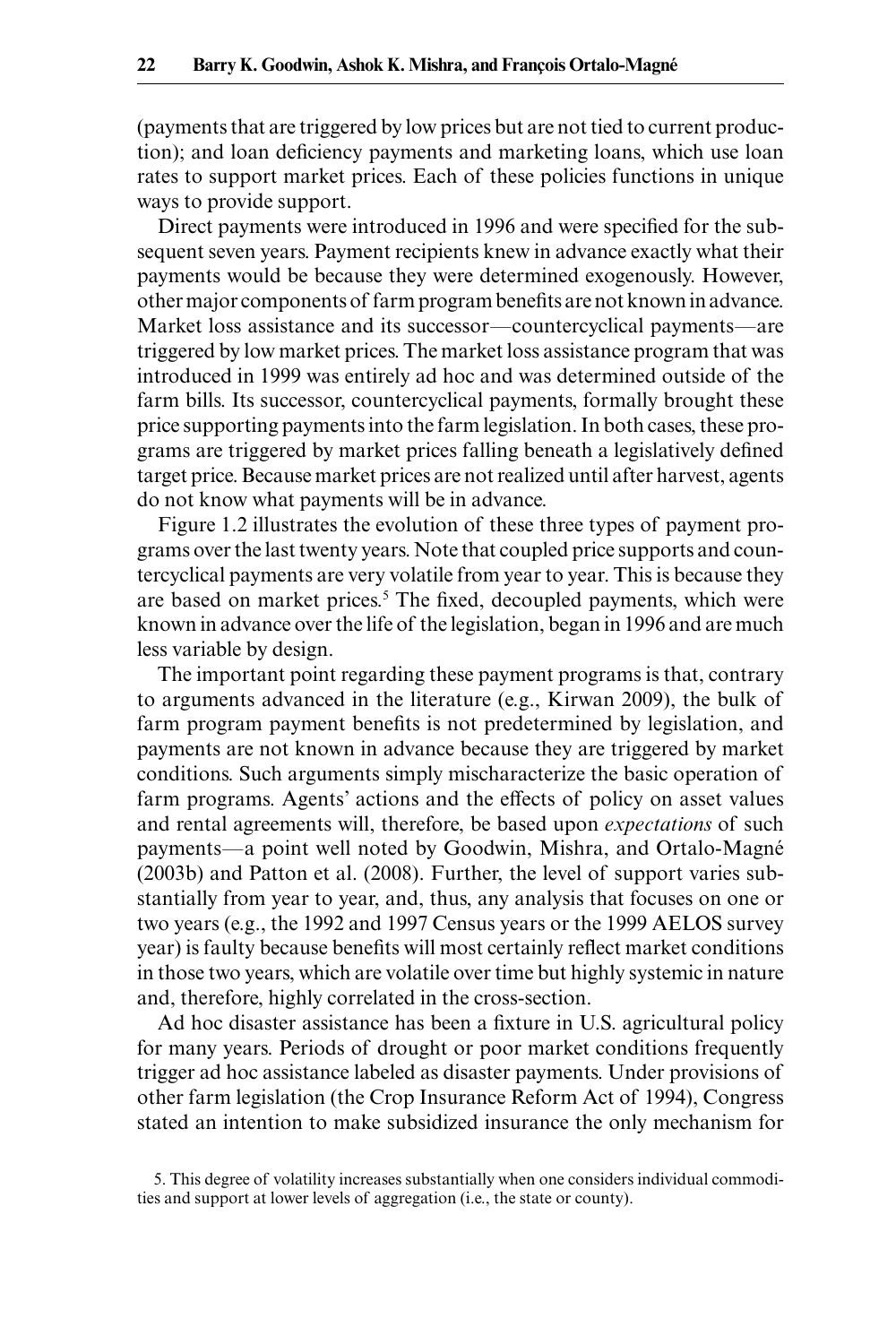

**Fig. 1.2 U.S. farm program payments by category (real \$2008)**

providing disaster relief.<sup>6</sup> However, localized droughts and low market prices led Congress to rapidly retreat from this position and conclude that the support provided to farmers under the FAIR Act was not sufficient. Ad hoc assistance, in the form of yield compensations and the aforementioned payments for low market prices (market loss assistance), were then instituted. Again, such support cannot be perfectly anticipated because it is based upon random production and market conditions.

A number of other programs have been important to agricultural policy. For example, a considerable amount of farm land (approximately thirty-five million acres) has been removed from production through the Conservation Reserve Program (CRP). The CRP pays producers annual rents to place their land in reserve under a ten- year lease agreement. In order to be eligible for the CRP program, land must be "erodible" and environmentally fragile. Such land is typically of a lower value in terms of crop production.

In spite of rhetoric to the contrary, congressional support for U.S. agriculture continues to expand. President Bush signed an omnibus package of farm program support on May 13, 2002 that was scored at \$190 billion. The Food, Conservation, and Energy Act of 2008 (P.L. 110-246) was enacted into law on June 18, 2008. These two packages of farm programs did not make substantial changes to farm policy. Notable is the fact that direct,

<sup>6.</sup> As an aside, an interesting policy situation exists for crop insurance, which recently has returned about \$2.00 in indemnity payments for every dollar of premiums paid by farmers. This program, also in existence since the 1930s, runs hand in hand with ad hoc disaster assistance—a form of free insurance. Note that disaster assistance is an obvious impediment to a well-functioning insurance program.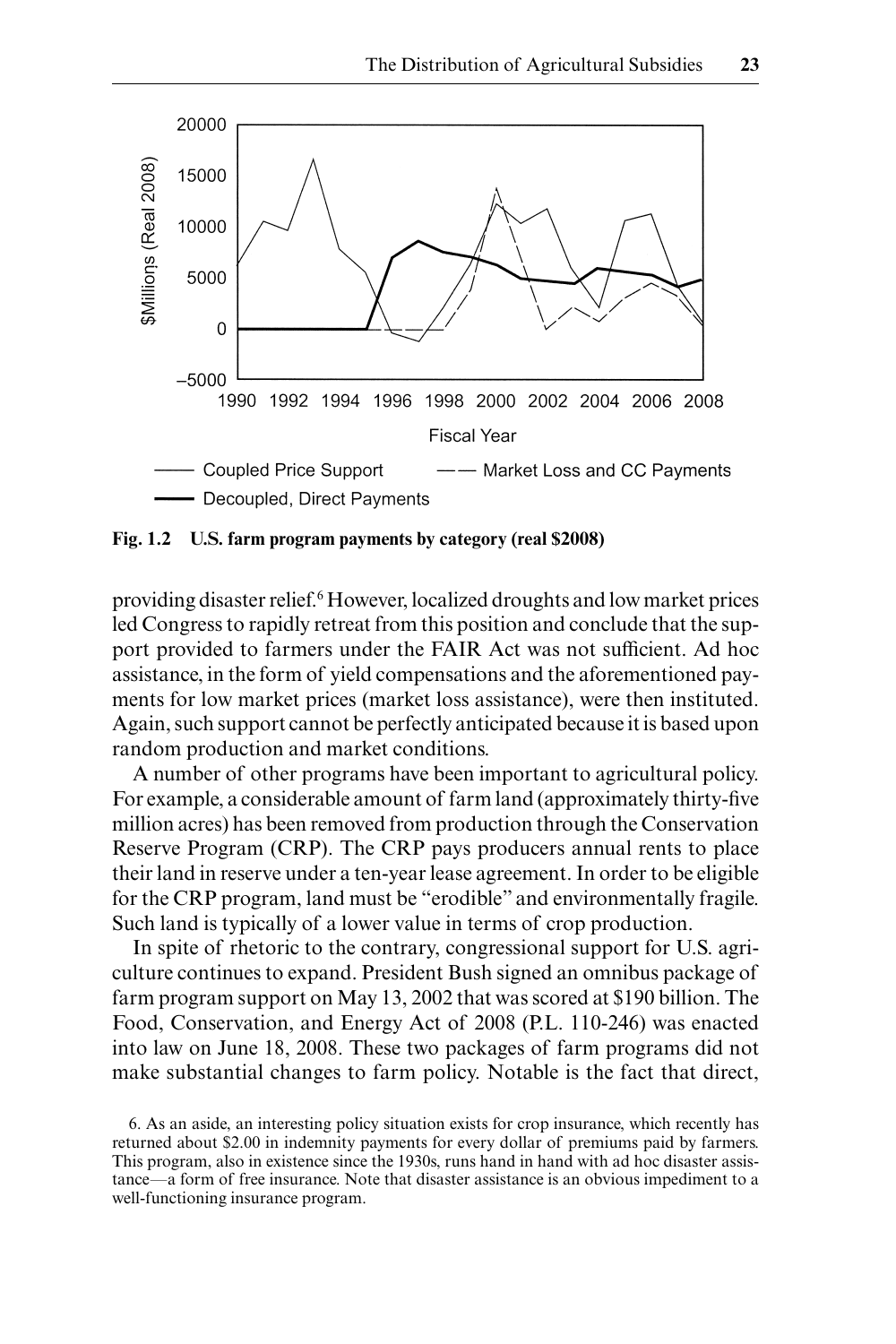decoupled payments were maintained in both farm bills, thereby eliminating any doubt regarding the extent to which these payments were transitory. One important exception to this general lack of change in programs occurred in the introduction of countercyclical payments (CCPs) in the 2002 Farm Bill. These payments formally brought the ad hoc market loss assistance support that characterized the late 1990s into farm legislation. The CCP program established target prices for program commodities. If market prices fall beneath a target, payments are made on the basis of the price deficiency and the base yield and acreage. The CCP program was continued with little modification in the 2008 Farm Bill.<sup>7</sup>

Congressional debate over the 2008 farm legislation and the generous level of support that emerged from these deliberations have made clear Congress's intent to continue taxpayer support for agriculture. The most recent policy debate centered on means testing for payment eligibility and limits on the amount of payments any individual could receive. Under the 2002 Farm Bill, individuals with an adjusted gross income over \$2.5 million were ineligible for payments unless more than 75 percent of this total came from agriculture. Payments to an individual farm were limited to \$360,000 although price-support payments made on actual production were essentially unlimited due to program loopholes. The 2008 Farm Bill essentially removed payment limits on coupled support and provided limited income limitations on some payments.<sup>8</sup>

In all, support for agriculture remains strong in the U.S. Congress. A wide variety of programs are used to convey significant benefits to the farm sector. The latest omnibus farm bill is projected to cost U.S. taxpayers nearly \$300 billion to provide agricultural and nutritional support.

## **1.3 Modeling Framework**

### 1.3.1 The Income Approach to Farm Land Valuation

All government transfers help the farmers in at least one of two ways: by raising the returns to farming and by decreasing the volatility of these returns. The LDP and DP programs have major insurance components. The AMTA payments are lump-sum transfers determined by farmers' activities prior to their implementation. The same is true with CRP payments; they

<sup>7.</sup> The 2008 Farm Bill did introduce an optional alternative to the CCP program—the Average Crop Revenue Election (ACRE) program. Enrolling farmers agreed to cuts in some program benefits and the elimination of CCP payments in order to obtain a crop revenue guarantee. Only about 12.8 percent of eligible acreage was enrolled in the ACRE program.

<sup>8.</sup> In particular, a person or legal entity with adjusted farm gross income of over \$750,000 is not eligible for direct (decoupled) payments. A person or entity with average adjusted gross nonfarm income in excess of \$500,000 is not eligible for any program payments. However, the legislation allowed a husband and wife to allocate income as if they had filed separate returns, essentially doubling these limits.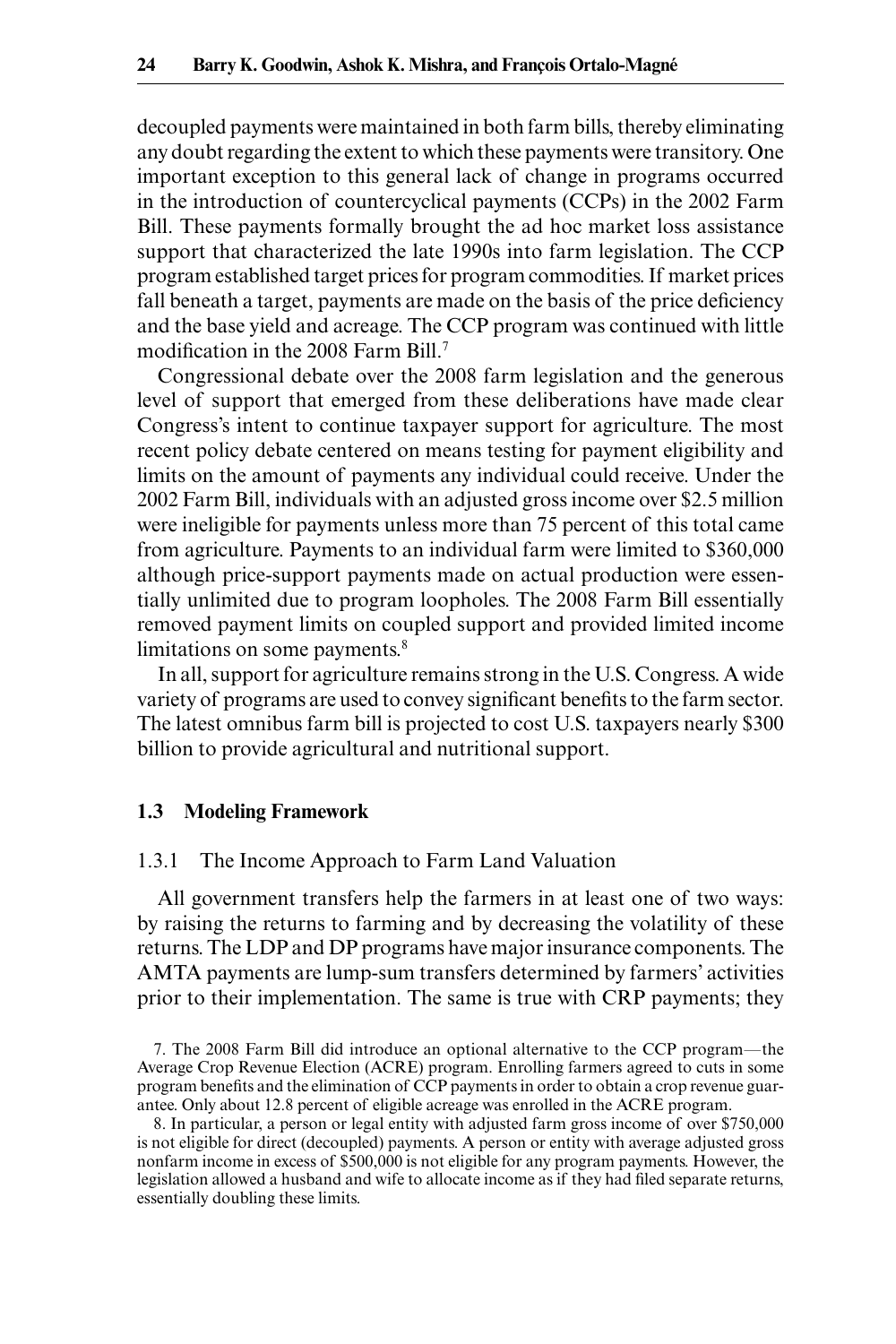are lump- sum additions to the return of farming that are uncorrelated with present or future earnings from the market. In addition to all these transfers, farm land also gives the farmer the opportunity to generate nonagricultural earnings. The jackpot is to own land in an area under strong urban pressure with friendly zoning authorities, hence providing the opportunity to realize substantial capital gains by converting the land to residential or commercial use.

The value of a parcel of land is the present discounted value of expected cash flows from agricultural activities plus the value of the option to convert the land to nonagricultural use.

(1) 
$$
V_0 = E_0 \left[ \sum_{t=1}^{\infty} \frac{\text{MKT}_t + \text{LDP}_t + \text{DPI}_t + \text{AMTA}_t + \text{CRP}_t}{(1+r)^t} \right] + \text{CONV}_0,
$$

where MKT and DP denote earnings from the market and from disaster payments, CONV is the value of the conversion option, and *r* is the discount factor. The discount factor reflects the risk of the overall portfolio of individual streams of cash flow. This risk is not simply the sum of the individual risks because of the nonzero covariance, by design, between MKT payments, LDP and DP.

As mentioned earlier, AMTA and CRP are, for the most part, lump-sum transfers whose levels are independent of current and future earnings from MKT, LDP and DP, and from each other. We can, therefore, rewrite equation  $(1)$  as

(2) 
$$
V_0 = E_0 \left[ \sum_{t=1}^{\infty} \frac{\text{MKT}_t + \text{LDP}_t + \text{DP}_t}{(1 + r_1)^t} + \frac{\text{AMTA}_t}{(1 + r_2)^t} + \frac{\text{CRP}_t}{(1 + r_3)^t} \right] + \text{CONV}_0,
$$

where  $r_1$ ,  $r_2$ , and  $r_3$  denotes the discount factors for output-related earnings, AMTA payments, and CRP payments, respectively.

Implicit in equation (2) is the assumption of a constant discount rate. If we are willing to assume that farm land buyers and sellers expect the various earnings to grow at a constant rate, then the regression coefficients we will obtain will be the inverse of the capitalization rates, or cap rates. The valuation formula can indeed be rearranged as

$$
(3) V_0 = E_0 \left[ \frac{\text{MKT}_1}{\kappa_1} + \frac{\text{LDP}_1}{\kappa_2} + \frac{\text{DP}_1}{\kappa_3} + \frac{\text{AMTA}_1}{\kappa_4} + \frac{\text{CRP}_1}{\kappa_5} \right] + \text{CONV}_0,
$$

where the cap rates are denoted by  $\kappa$ . It is easy to check that if a stream of cash flows is expected to grow at the constant rate *g* and is discounted at the constant rate *r*, then the cap rate  $\kappa$  satisfies  $\kappa = r - g$ .

To estimate the contribution of each source of value in equation (3), we need estimates of expected next-period cash flows for each source of agricultural earnings. This raises a serious measurement issue. As mentioned in the preceding, it has been largely ignored in the literature, which tends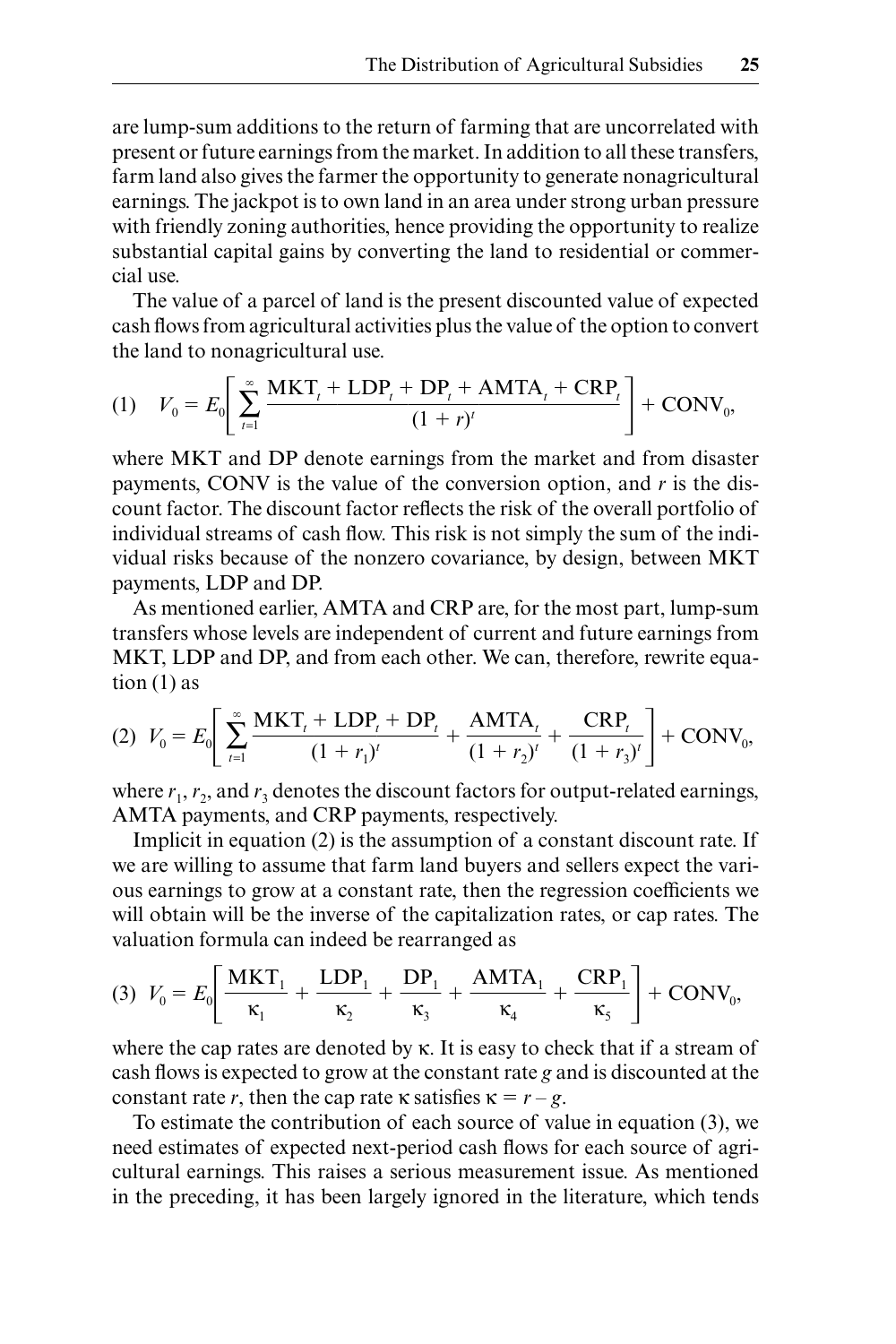to rely on current payments as an indicator of future payments. This is the issue to which we now turn.

## 1.3.2 Measuring Expected Cash Flows

Let us suppose that agents correctly assess the true determinants of land values, but the econometrician, working with actual realizations of policy outcomes from year to year, is unable to observe these determinants. Instead, the econometrician relates the observable annual realizations of market and policy outcomes to land prices. In this case, the econometrician is confronted with the classical errors in the explanatory variables problem. Errors-in variables results in an attenuation bias that forces coefficients toward zero and, thus, yields inconsistent estimates.<sup>9</sup> This problem is compounded by the fact that the government operates more than one program of payments, hence suggesting that traditional empirical approaches suffer from multiple explanatory variables observed with error.

A complicating factor arises in that the errors applying to observed policy benefits may be correlated in a typical sample. This correlation may assume two different forms—correlation of the errors across different programs (for a given farm) and correlation of errors across different farms in a sample. Both circumstances are likely to exist when one considers a pooled cross section of farms (as is the case in our empirical analysis). Consider a case of two programs—price supports and market loss assistance payments. The extent of support provided from the government is likely to vary considerably from year to year according to market conditions. Low price years realize larger payments for both programs. Thus, the errors associated with using realized benefits are likely to be highly correlated across the programs. The correlation could also be negative. Consider the case of yield disaster relief and price supports. In low yield years, market prices are likely to be high and, thus, price-support payments will be low, though disaster benefits will be higher to compensate for the production shortfalls.

Another form of correlation is likely to be relevant when a pooled sample of individual farms is considered. Because realized program benefits are dependent upon aggregate market conditions, the errors are likely to be highly correlated across observational units (farms) in a given year. In a sample consisting of only a few years of data, the correlation across farms increases the estimation error and may further exaggerate the bias; year-toyear shocks may not average out when only a few years are observed.

Furthermore, if realizations are highly correlated across units within a year, parameter estimates may shift considerably from year to year. If only a few years are observed, the estimates from a pooled sample may be sensi-

9. This problem is analogous to the standard omitted variable problem, where the omitted factor is the difference between what is observed and the true, latent value.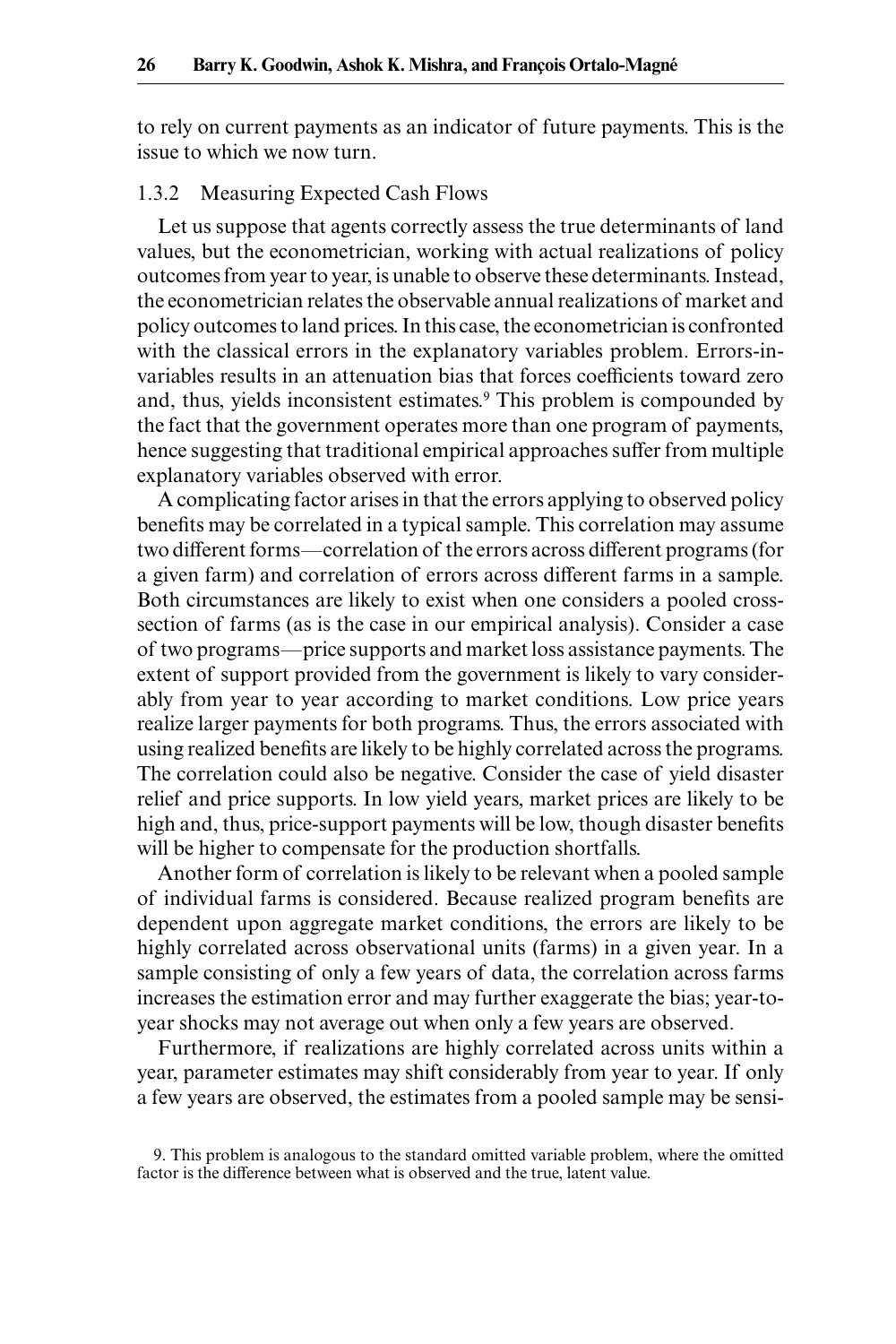tive to events in the years observed and, thus, may vary substantially across years and be more variable in a pooled analysis.10

The standard approach to addressing this problem is to obtain instruments or proxy variables for those latent variables that are measured with error. An instrument should be correlated with the variable of interest but uncorrelated with the error pertaining to the observation. We represent the expected payment benefits by constructing average values of each relevant policy variable over the preceding four years. This approach raises one complicating factor. As we discuss in detail in the following, our data set is not a true panel in that a different set of farms is sampled each year—meaning that repeated observations for an individual farm are not available.

To represent expected payment benefits, we utilize the four-year average value of real payments per farm acre *in the county* where the individual farm is located.<sup>11</sup> We argue that this is a superior measure of long-run expected benefits as compared to realized payments because values in the county more closely represent the long-run potential benefits associated with agricultural policy. Payments on an individual farm, in contrast, may reflect individual policy choices and characteristics of the farm operation. Transfer of the land to a new operator may result in different subsidy realizations (for example, because of a different crop mix), which are better represented using county-level averages.<sup>12</sup>

We adopt a number of different historical averages to represent expected policy benefits. We use a four-year average of county-level total payments in our aggregate policy models. In contrast, because LDPs were not the main instrument for providing price support prior to the 1996 Farm Bill, we use a two- year average for LDP payments at the county level. We should note that this errors- in- variables problem does not apply to all sources of government subsidies. Subsidies provided through AMTA payments and rents earned on land enrolled in the CRP program are known with certainty a priori. It is only those payments that are triggered by market and production events (price supports and disaster payments) that must be proxied.

## 1.3.3 Data

The primary source of our farm- level data is a data set collected from a large sample of farms through the USDA's National Agricultural Statistics Service (NASS) Agricultural Resource Management Survey (ARMS)

10. See Goodwin, Mishra, and Ortalo- Magné (2003b) for a quantitative assessment of this issue in the farm land valuation context.

11. A standard IV estimation approach is also feasible, though the fact that payment realizations in any given year may be very weakly tied to long-run expected benefits makes the utility of such an approach limited. This problem is exacerbated in a short sample when realizations are highly correlated in the cross section, as is true in our application.

12. Observations for an individual farmer in a particular year might reflect crop rotation patterns. We expect county-level acreage to be more reflective of the expected crop mix.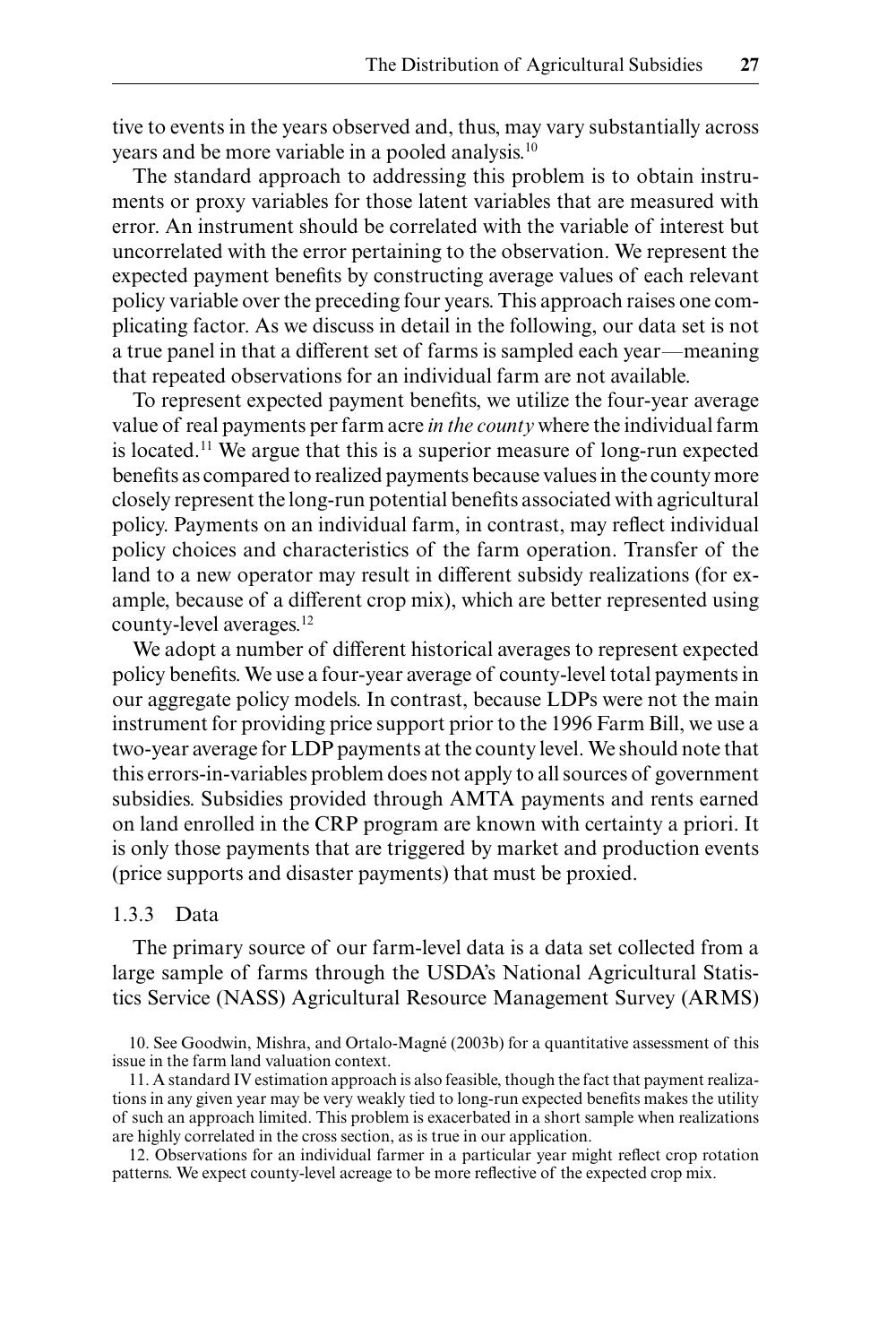project. The ARMS survey is a large probability-weighted, stratified sample of about 8,000 to 20,000 U.S. farms each year. The survey collects detailed government payments information for individual farm program benefits as well as extensive farm and operator characteristics. We focus on data collected over the years 1998 to 2005. Thus, our empirical analysis focuses on these years. All monetary values in our sample were adjusted to 2005 equivalent real values by deflating by the consumer price index. Given the relatively short nature of our sample, such deflation had only minor effects on the results.

Besides detailed farm earnings, the survey also reports farm land value. Farm operators are asked to estimate the market value as of December 31 of the preceding year of their land, dwellings, and other farm buildings and structures. We restrict our attention to the value of land only (excluding trees and orchards).<sup>13</sup>

In order to eliminate hobby and retirement type farms and to focus on commercial agricultural operations, we eliminated any farm of less than fifty total acres. We also excluded farms located in counties with less than 100 total farm acres, thereby excluding urban counties that have no production agriculture. We excluded farms for which incomplete data were available. This left us with a small number of extreme outlier observations (land values less than \$200 per acre or those exceeding \$20,000 per acre). Such extreme observations represent nontypical agricultural properties, such as vineyards and properties with characteristics (e.g., riverside properties) not recorded in the survey. Only a very small number of observations (less than 1 percent) were excluded on this basis. In the portion of our analysis that addresses rental markets, we excluded any observation for which a share or cash lease rate in excess of \$1,000 per acre was reported. Again, such outliers occurred in only a very small number of cases.

A variety of sources were used to collect county- level observations on crop acreage and state-level prices (unpublished USDA-NASS statistics) and data relevant to county population and trends (unpublished U.S. Census data). Aggregate (county- level) agricultural market performance (total sales and production costs) and population statistics were taken from the Bureau of Labor Statistics' (BLS) Regional Economic Information System (REIS). Total farm acres for each county were taken from the 1997, 2002, and 2007 Agricultural Censuses. We used linear splines to interpolate between census years. In that these values evolve slowly over time but vary significantly in the cross- section, such interpolation should provide valid estimates in noncensus years. Unpublished data on calendar- year total program payments at the county level for individual farm programs were collected from the Farm Service Agency (FSA) of the USDA.

<sup>13.</sup> Confidentiality of responses is maintained, and farmers do not have any incentive to distort their response to the survey.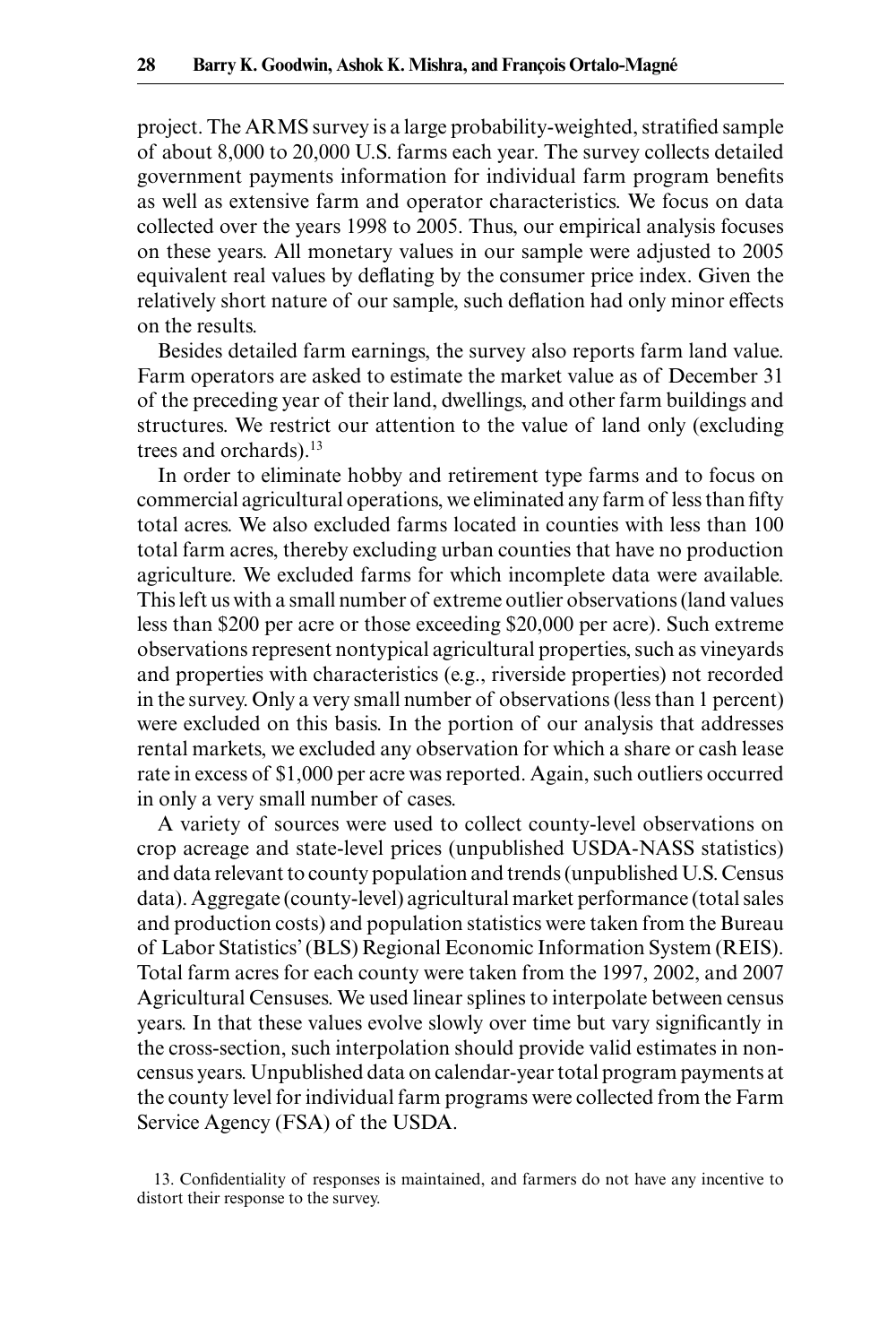Our empirical approach involves consideration of farm- level observations of land values, cash rental rates, and share rental rates. We use explanatory variables that are measured at the farm level as well as at a more aggregate county level. It is important to note that this is not analogous to analysis at the county level as the left- hand- side variables in our empirical models are measured at the farm level. Further, in our models of actual realized payment benefits, the right-hand-side explanatory factors are also measured at the farm level. In the case of models that utilize aggregate averages of payment benefits, right-hand-side explanatory factors are constant across all farms within a county, while the dependent variables of interest vary within and across counties. It is relevant to note that, because the ARMS is a national survey, it is uncommon for a large number of farms to be sampled in a single county. In our estimation sample, each county had an average of 1.15 farms each year, and the number of farms sampled per county ranged from one to seven.

Summary statistics and definitions for the key variables of our analysis are presented in table 1.1. To the variables aimed at capturing expected cash flows from farming, we added three factors intended to represent the additional value of land in areas facing nonagricultural pressures. First, to represent nonagricultural demand pressures, we included the population growth rate in each county. We also include a series of discrete indicator variables (obtained from the USDA) that represent the extent of urbanization for each county. The ordinal ranking ranges from  $1 = \text{rural to } 4 = \text{urban}$ . Finally, we considered the ratio of total population to total farm acres to again capture the effects of residential and nonagricultural commercial demands for farm land.

We are interested in evaluating the differential effects of benefits provided by the government versus those returns generated by the market. Of course, a risk- neutral farmer will not care where a dollar comes from, though alternative sources of revenue may have different levels of risk, thus affecting the preferences of a risk- averse farmer. We acknowledge at the outset that any representation of market earnings should not be interpreted as a measure of the market returns that would be generated in the *absence* of farm policy. Returns in such a situation are difficult to assess, especially in light of the long history of government involvement in U.S. agriculture. Likewise, the relevance of such a consideration is limited—it is unlikely, to the authors at least, that the U.S. government will completely remove policies that currently support agriculture. Having acknowledged these limitations, we construct a measure of net returns from the market using county- level averages of the difference in total agricultural sales receipts (exclusive of government payments) and total production costs (dollars per acre of farm land). We considered using measures of market returns from individual farm records. However, farm-level financial records are highly volatile across individual years and individual farms due to any number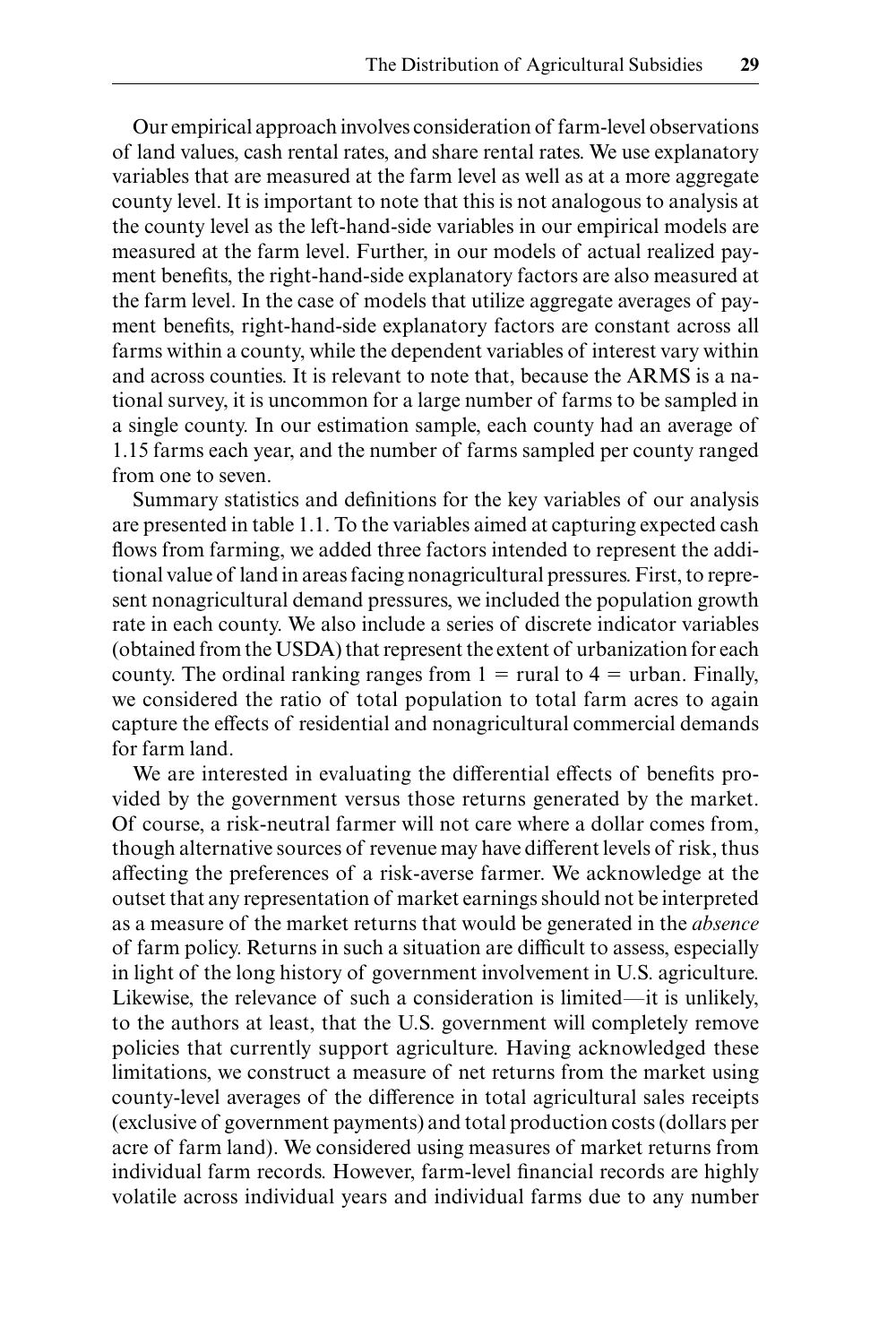| Variable                  | Definition                                                                                        | Mean       | Standard<br>deviation |
|---------------------------|---------------------------------------------------------------------------------------------------|------------|-----------------------|
| Total payments            | Total government payments operator and<br>landlord (\$/farm acre)                                 | 29.4142    | 49.1946               |
| Average total payments    | County average payments over previous<br>5 years (\$/farm acre)                                   | 23.1093    | 20.6402               |
| Land value                | Land value for owned land (\$/acre)                                                               | 2,258.4700 | 2,485.6500            |
| Cash rent                 | Cash rental rate (\$/acre)                                                                        | 76.7523    | 89.1673               |
| Share rent                | Share rental rate, including payments to<br>landlords (\$/acre)                                   | 99.8997    | 109.1717              |
| Share-cash difference     | Share-cash differential (\$/acre) on farms with<br>both lease types                               | 11.8615    | 41.5512               |
| LDP payments              | Loan deficiency payments (\$/acre)                                                                | 6.5507     | 17.8325               |
| Direct payments           | Direct payments (including countercyclical<br>payments) (\$/acre)                                 | 10.9385    | 22.8224               |
| Disaster payments         | Disaster payments (including market loss<br>assistance) (\$/acre)                                 | 5.0161     | 25.7740               |
| Other payments            | All other federal and state government<br>payments (\$/acre)                                      | 11.0282    | 29.1607               |
| Average LDP payments      | County average loan deficiency payments<br>\$/acre)                                               | 7.1304     | 8.4403                |
| Average direct payments   | County average direct payments (includes<br>countercyclical and market loss payments)<br>\$/acre) | 13.6405    | 14.0972               |
| Average disaster payments | County average disaster payments (\$/acre)                                                        | 2.3527     | 2.8248                |
| Average other payments    | County average of all other payments (\$/acre)                                                    | 3.4808     | 4.4062                |
| Average market returns    | County average cash crop and livestock sales<br>less costs (\$/acre)                              | 36.3074    | 145.0764              |
| Aggregate market returns  | Current year county average sales less costs<br>\$/acre)                                          | 37.6490    | 168.9909              |
| Population growth         | Annual population growth rate (percentage<br>change year $t-1$ to t)                              | 0.4069     | 1.5293                |
| Urban <sub>1</sub>        | Urban indicator variable 1 (most rural<br>counties)                                               | 0.6660     | 0.4717                |
| Urban,                    | Urban indicator variable 2                                                                        | 0.1043     | 0.3057                |
| Urban <sub>3</sub>        | Urban indicator variable 3                                                                        | 0.0902     | 0.2865                |
| $Urban_{4}$               | Urban indicator variable 4 (most urban<br>counties)                                               | 0.1395     | 0.3465                |
| Population/Farm acres     | Ratio of county population to farm acres                                                          | 0.6648     | 13.3475               |

#### Table 1.1 Variable definitions and summary statistics

of idiosyncratic factors, and, therefore, we use the countywide average to represent market returns.

A few final aspects of the construction of our sample merit discussion. The ARMS survey is conducted annually from a stratified random sample of farms. Strata are defined by farm size, sales class, and area. While it is possible that individual farms may be sampled in multiple years, the identity of any individual farm is unknown (at least to the researcher), though we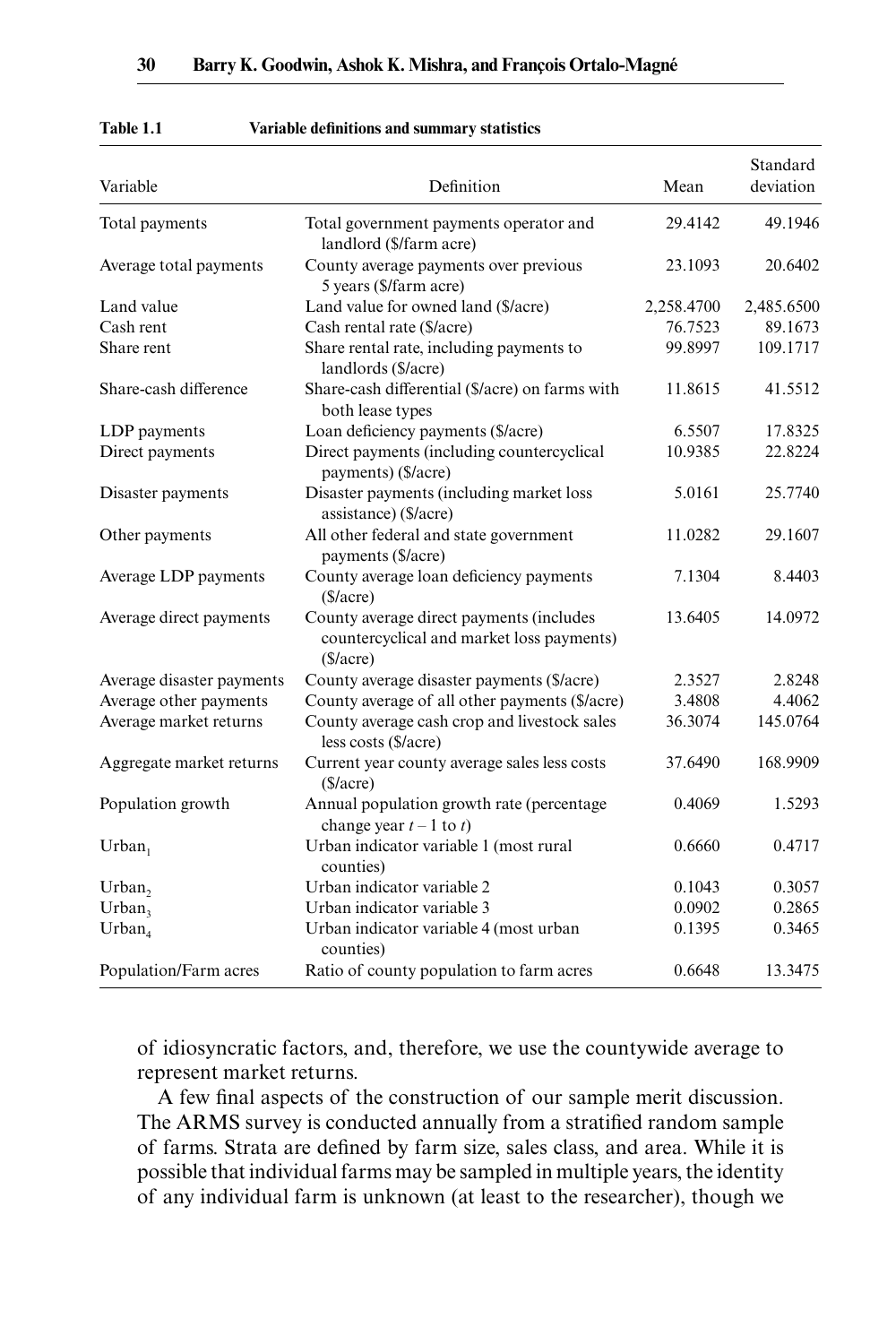do know the county in which the farm was located. Thus, it is impossible to track an individual farm across time and, even if such identification were possible, it is likely that farms would be sampled infrequently and without regularity. This fact complicates inferences in that unobserved heterogeneity concerns and endogeneity of key variables may be difficult to address using standard econometric practices. Our use of county- level aggregates, which should be exogenous to individual farm observations, alleviates these concerns in many cases.14

A second point of relevance pertains to the timing of production decisions, including rental agreements, and the administration of the survey. In most cases, rental agreements are set prior to planting and, in some cases, may be long- term agreements that extend across multiple years. Such agreements are, therefore, clearly based upon expected values of returns and policy benefits. A subtle difference exists in the case of land values. Farm operators are asked to assess the value of their land holding as of December 31 of the previous year. Such an assessment would be made with full knowledge of realized returns and policy benefits. However, in that returns and program payments are very time dependent, observed returns and payments may not accurately reflect the long-run expected values that influence land values and rental rates—a point demonstrated by Goodwin, Mishra, and Ortalo-Magné (2003a). We, therefore, use an average of the preceding five years for individual program payments and county- level market returns. The extent to which a five-year historical average accurately represents long-run expected values is debatable, but such a measure should control for year specific effects that may move realized benefits in any given year far from expected values.<sup>15</sup>

## **1.4 Empirical Results**

Our empirical analysis utilizes three distinct approaches to modeling policy effects on land values and rental rates. The first simply considers the effect of farm- level, realized payments on farm- level land values and rental rates. This approach is analogous to that adopted in many studies (see, for example, Kirwan 2009) and ignores the fact that payment benefits are largely unknown at the time asset values and rental arrangements are determined. A second approach constructs explicit measures of expected policy benefits by considering an average of historical county-level aggregates. A third

<sup>14.</sup> Approaches to directly addressing endogeneity and unobserved heterogeneity remain important topics for future research.

<sup>15.</sup> Consider, for example, basic price supports. These programs (e.g., deficiency payments) support prices by making a payment any time market prices fall beneath a target support level. In a year of strong prices, no payments may be made. However, in light of the considerable volatility of basic commodity prices, a subsequent year may realize substantial payments due to low prices.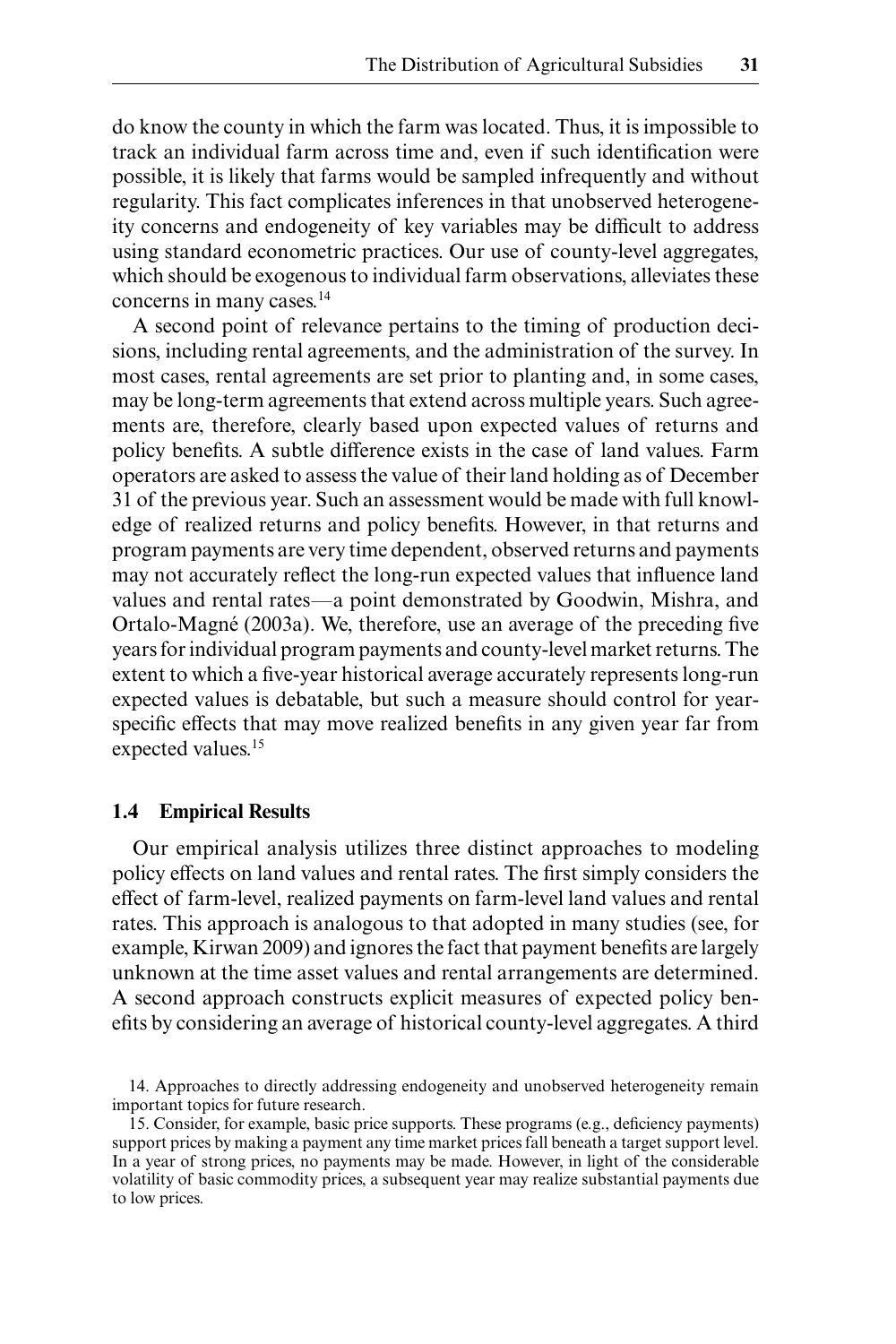approach adopts an IV model in which the aggregate measures of policy benefits are used to form instruments that represent expected payments in a generalized method of moments (GMM) context. In the case of standard regression models, we also considered clustered and robust standard error estimation techniques. We allowed for clustering among regions, states, counties, and population weights. Controlling for clustering generally produced larger standard errors but did not alter the overall conclusions of the analysis. We present conventional standard errors in the results contained in the following.

## 1.4.1 Land Values

We first consider the relationship between land values and agricultural policy benefits. As we have noted, our individual farm-level data are collected using a complex survey design. The individual strata used in collecting the data are not identifiable, again reflecting confidentiality considerations. This precludes efficiency gains that could be achieved from incorporating information about the construction of strata. However, we can observe population weights for each farm and, thus, have pursued both weighted and unweighted regression methods. In every case, the weighted and unweighted results were quite similar, and, thus, we only present unweighted results.16 However, the unweighted results which follow should be interpreted as applying to this sample of farms only and should not be directly extended to the entire population.

Our analysis of the determinants of land values is conducted in three segments. In the first, we consider models that aggregate all program payments into a single category. Such a model is useful in that it provides a summary of the impacts of additional federal subsidy dollars on land values at the margin. This analysis also permits a straightforward comparison to the large literature on this topic. Two versions of this model are considered. The first uses actual, observed payments for each farm. The second uses county level historical averages to assess the total, expected per-acre receipts from farm program payments. Note again that expected payments are represented using the county average over the preceding five-year period. The results are presented in table 1.2.

The model using actual observed farm-level payments (Model 1) indicates that \$1 of farm payments tends to add \$2.93 per- acre to the value of farm land. The effect, though highly statistically significant, is unreasonably low and suggests a very high rate of discounting payment benefits (approximately a 30 percent rate of discounting). Such a high rate of discounting would necessarily imply that land market agents either anticipate the elimi-

<sup>16.</sup> Because strata are defined using size and sales class, dropping very small farms from our sample mitigates bias concerns resulting from the nonrandom sampling, at least to a degree. Weighted regression results are available from the authors on request.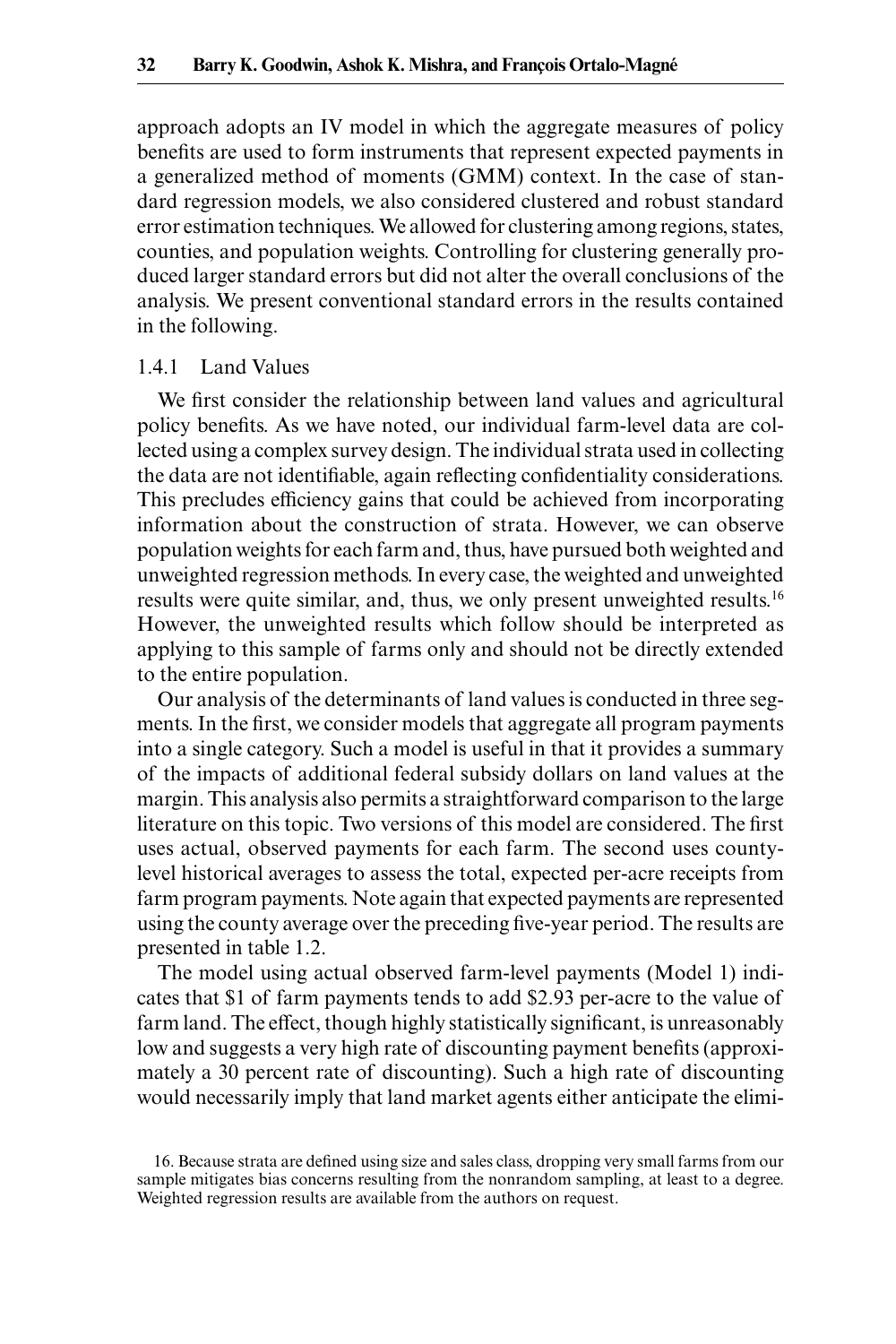|                              | Model 1                    |            | Model 2                    |          |
|------------------------------|----------------------------|------------|----------------------------|----------|
| Variable                     | Estimate                   | $t$ -ratio | Estimate                   | t-ratio  |
| Intercept                    | 2,995.9138<br>(22.7502)    | 131.69     | 2,679.4802<br>(24.8831)    | 107.68   |
| Total payments               | 2.9304<br>(0.1664)         | 17.62      | 13.1309<br>(0.4080)        | 32.19    |
| Market returns               | 3.1442<br>(0.0491)         | 64.00      | 3.4549<br>(0.0586)         | 58.92    |
| Population growth            | 385.1069<br>(5.4701)       | 70.40      | 408.7445<br>(5.5623)       | 73.49    |
| Urban,                       | $-1,395,2725$<br>(23.8995) | $-58.38$   | $-1,290.0735$<br>(24.0821) | $-53.57$ |
| Urban,                       | $-931.7608$<br>(32.4653)   | $-28.70$   | $-879.6743$<br>(32.5752)   | $-27.00$ |
| Urban <sub>3</sub>           | $-667.5923$<br>(33.4375)   | $-19.97$   | $-626.3230$<br>(33.5112)   | $-18.69$ |
| Population/Farm acres        | 0.4298<br>(0.5657)         | 0.76       | 15.9674<br>(1.3747)        | 11.62    |
| No. of observations<br>$R^2$ | 83,936<br>0.1766           |            | 83,790<br>0.1758           |          |

#### **Table 1.2 Aggregated policy models of land value determinants: Parameter estimates and summary statistics**

*Notes:* Numbers in parentheses are standard errors. Model 1 uses current year realized values for payments and market returns. Model 2 uses the historical average values of payments and market returns over the preceding five-year period to represent expected values.

nation of such benefits or that considerable uncertainty exists regarding the future of agricultural programs. Neither explanation seems persuasive in light of the previous seventy years of generous support for U.S. agriculture.

It is interesting to compare the effects of government payments on land values to the effects of market returns. The results indicate that an additional \$1 obtained from the market would raise land values by \$3.14, a figure very similar to what is implied for subsidy payments. The results reflect the expected influences of urban pressures on land values, with more highly populated and less rural areas having higher land values. Although these urban effects are interesting in their own right, it is important that they be accounted for (a step that has generally been neglected in previous analyses) in order to obtain accurate measures of the policy effects on land values.<sup>17</sup> Land in the most rural areas tends to be valued at \$1,395 per acre less than

<sup>17.</sup> Hardie, Naryan, and Gardner (2001) estimate the effects of urban pressure on agricultural land. They are not concerned, however, with the contribution of agricultural policy to the returns from land.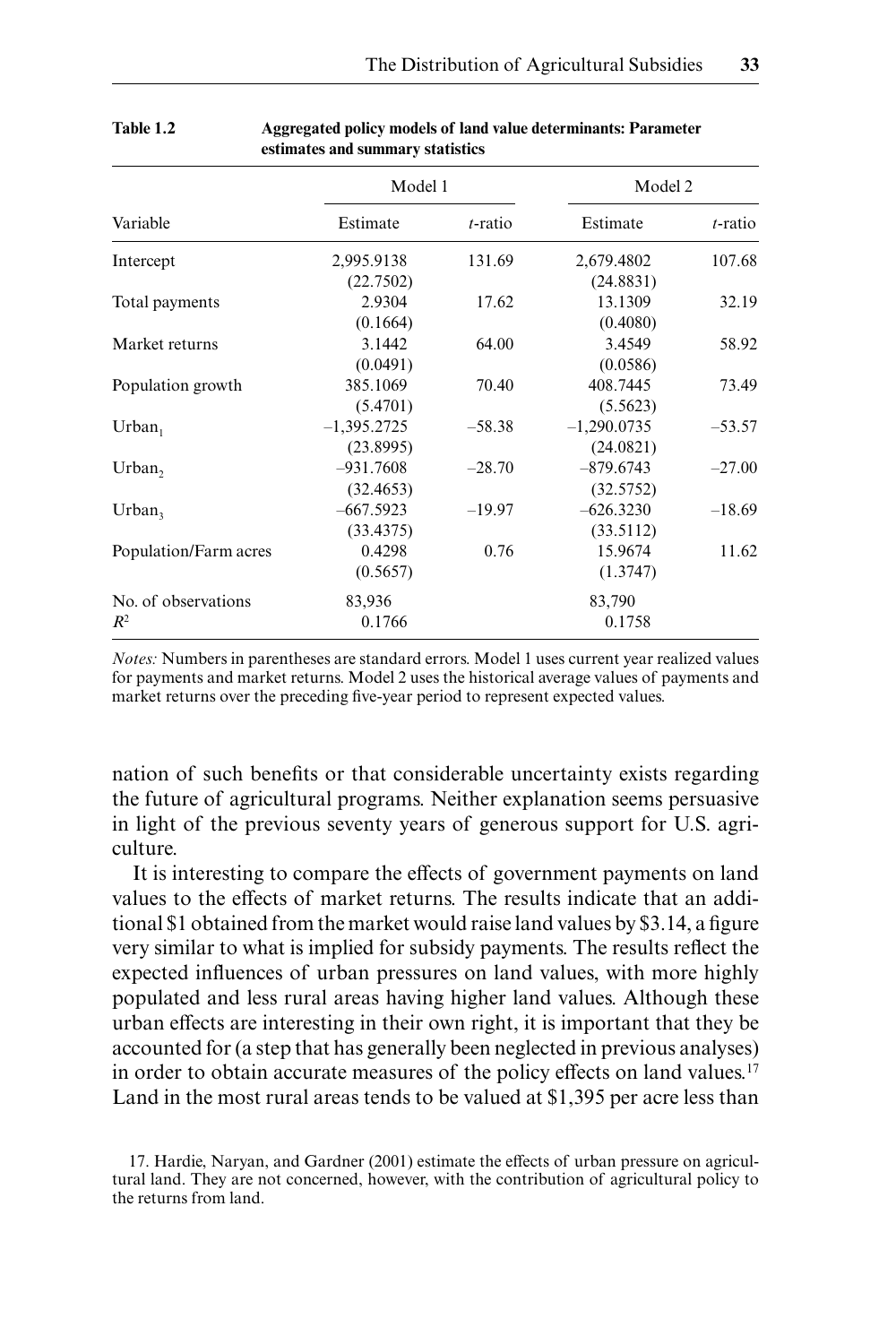that in the most urban areas, other things constant. Population growth and a greater population relative to agricultural land in a county also both positively contribute to land values.

We have argued that the use of observed payments may result in an attenuation bias that forces the implied capitalization rates toward zero. As an alternative, we have argued that a measure of expected payments may be preferred. Model 2 replaces the total realized payment measure with the five year average measure noted in the preceding. As expected, the results suggest much larger and more reasonable effects of agricultural policy benefits on agricultural land values. An additional \$1 of government payments raises land values by \$13.13 per acre. Such a finding implies a much more reasonable capitalization rate of policy benefits into agricultural land values. The effect of historical average market returns is quite similar across the alternative models, with an additional \$1 of net market returns corresponding to an increase of \$3.45 in land values. The fact that market returns appear to be much more heavily discounted than is the case for government payments may seem puzzling at first glance. However, an examination of the historical patterns of returns and payments may help to explain this finding. Figure 1.3 illustrates the patterns of net returns (given by total marketings less total production costs) and total government payments over the 1970 to 2006 period. Three different levels of aggregation are presented—the entire United States, Iowa (a major agricultural state), and Kossuth County, Iowa (a major agricultural county in Iowa). In each case, the diagram illustrates the fact that real net farm market returns have been falling over time and that market returns are much more volatile than government payments. In many cases, net returns from the market are actually negative. Aggregation conceals much of the volatility in returns that is actually present at the farm level. This is demonstrated by the increased level of volatility across the successively less aggregated statistics. At the individual farm level, at least to the extent that individual risks are not perfectly correlated across farms, one would expect an even higher level of variation in net market returns.

In light of the observed behavior of market returns over time, a high degree of discounting by risk averse agents is not unexpected. Of course, one cannot fully decouple market returns from government payments because most agricultural programs are intended to provide countercyclical benefits intended to offset decreases in market earnings. Such countercyclical behavior is evident in the diagrams in that benefits are higher when market returns fall. It is important to again emphasize that it is not our intention to interpret the full or average impact of payments and thereby to make inferences about the total impact of payments on land values. Such inferences may be impossible given the fact that payments are so deeply embedded in asset markets and are so closely tied to market swings. Rather, our intent is to examine marginal impacts of changes in payments and market returns on land values—the effects that are represented by our model coefficients.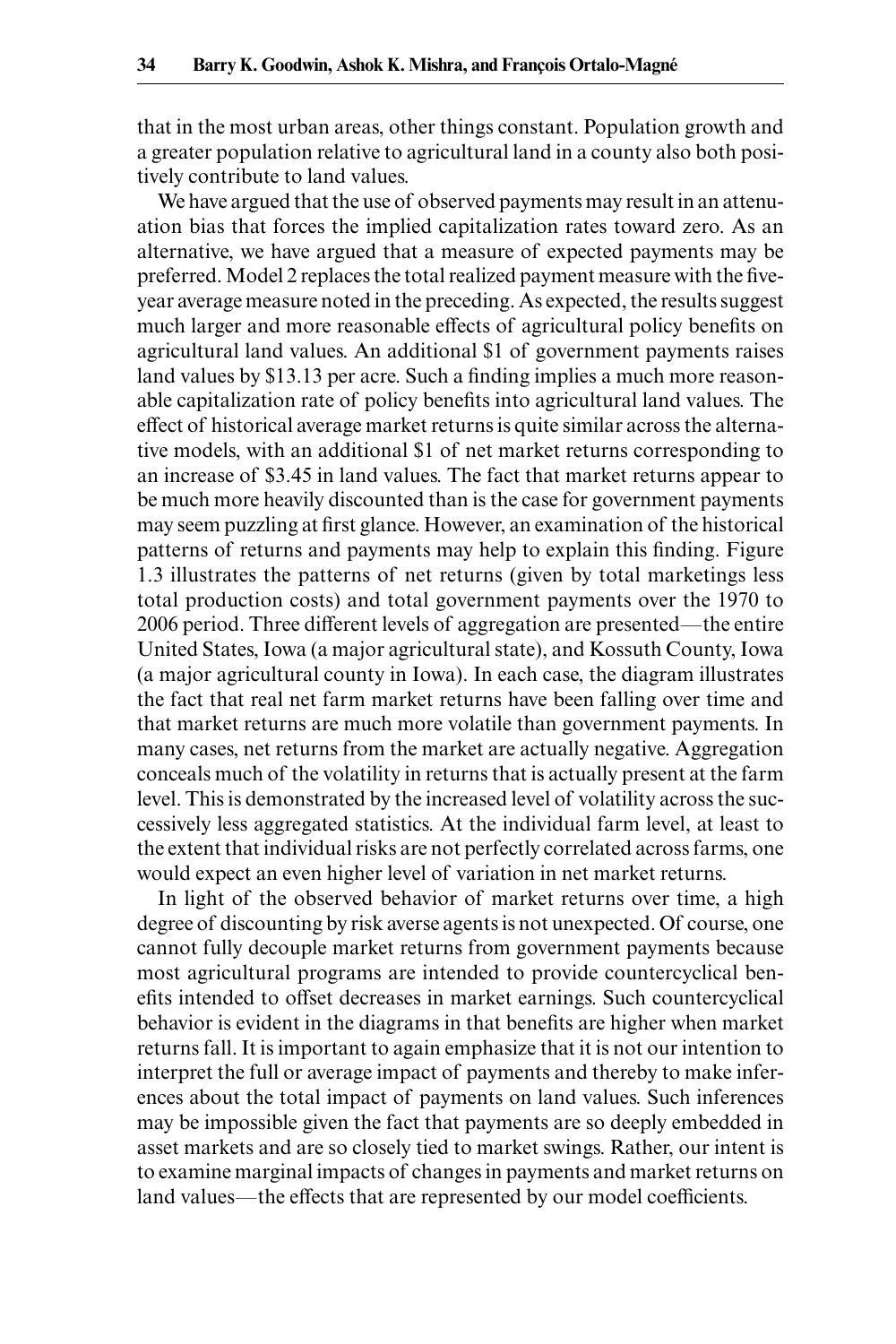

**Fig. 1.3 Net revenues and government payments for U.S., Iowa, and Kossuth County, Iowa**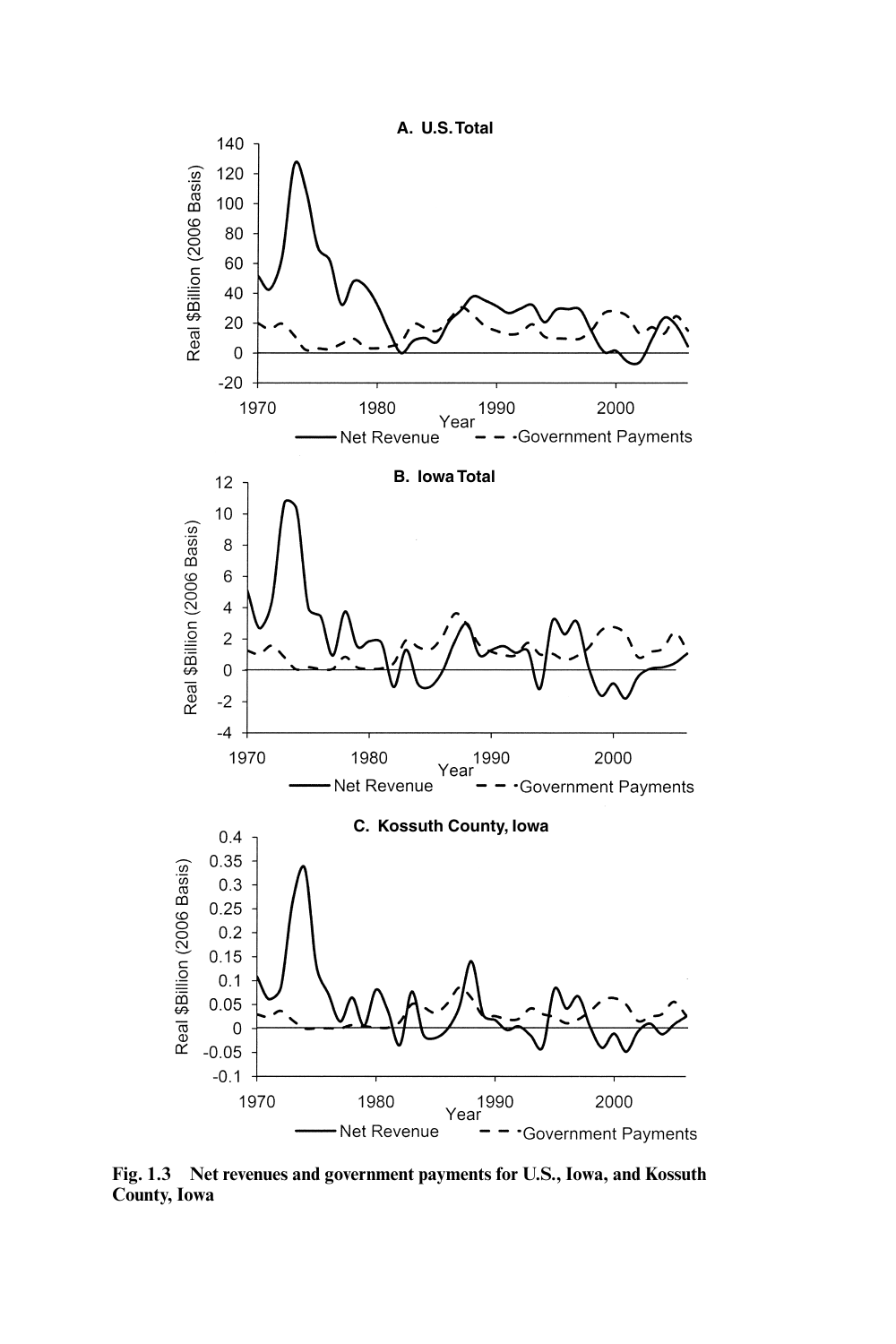|                              | Model 3                    |            | Model 4                    |            |
|------------------------------|----------------------------|------------|----------------------------|------------|
| Variable                     | Estimate                   | $t$ -ratio | Estimate                   | $t$ -ratio |
| Intercept                    | 2,911.0958<br>(27.3840)    | 106.31     | 2,649.6005<br>(25.3794)    | 104.40     |
| Other payments               | 3.1634<br>(0.3747)         | 8.44       | $-0.9048$<br>(1.8495)      | $-0.49$    |
| LDP payments                 | 2.3818<br>(0.6015)         | 3.96       | 21.0658<br>(1.8189)        | 11.58      |
| Direct payments              | 2.0045<br>(0.5056)         | 3.96       | 5.3529<br>(1.1370)         | 4.71       |
| Disaster payments            | 5.0215<br>(0.3602)         | 13.94      | 31.1035<br>(3.0022)        | 10.36      |
| Aggregate market<br>returns  | 2.7420<br>(0.0639)         | 42.88      | 3.3864<br>(0.0600)         | 56.48      |
| Population growth            | 350.4934<br>(6.5988)       | 53.12      | 403.5037<br>(5.5875)       | 72.22      |
| Urban <sub>1</sub>           | $-1,414.6055$<br>(28.6454) | $-49.38$   | $-1,242.8038$<br>(24.4121) | $-50.91$   |
| Urban,                       | $-936.4743$<br>(38.9550)   | $-24.04$   | $-849.7788$<br>(32.6728)   | $-26.01$   |
| Urban <sub>3</sub>           | $-631.2550$<br>(39.8520)   | $-15.84$   | $-607.3020$<br>(33.6108)   | $-18.07$   |
| Population/Farm acres        | $-0.2463$<br>(0.5744)      | $-0.43$    | 36.9117<br>(1.8312)        | 20.16      |
| No. of observations<br>$R^2$ | 53,542<br>0.1645           |            | 83,135<br>0.1786           |            |

#### **Table 1.3 Disaggregate policy models of land value determinants: Parameter estimates and summary statistics**

Numbers in parentheses are standard errors. Model 3 uses current year realized values for payments and market returns. Model 4 uses the historical average values of payments and market returns over the preceding five-year period to represent expected values.  $LDP = loan$ deficiency payment program.

A second segment of the analysis breaks out the overall government payments into their individual components, generated from different programs. We have argued that it is likely that different policies, which operate through widely varied support mechanisms, may have different effects on land values. Models 3 and 4 use actual payment receipts and our measure of expected payments (historical averages), respectively. We segment payments into four different components (see table 1.3). The first consists of LDP payments, which include marketing loan gains and deficiency payments in years prior to 1996. These payments are directly tied to production and are intended to support the price of actual production of commodities. A second component of payments is direct payments. This comprises payments that are not tied to production but rather are based upon historical "base" acreage and yield, which was largely established in the early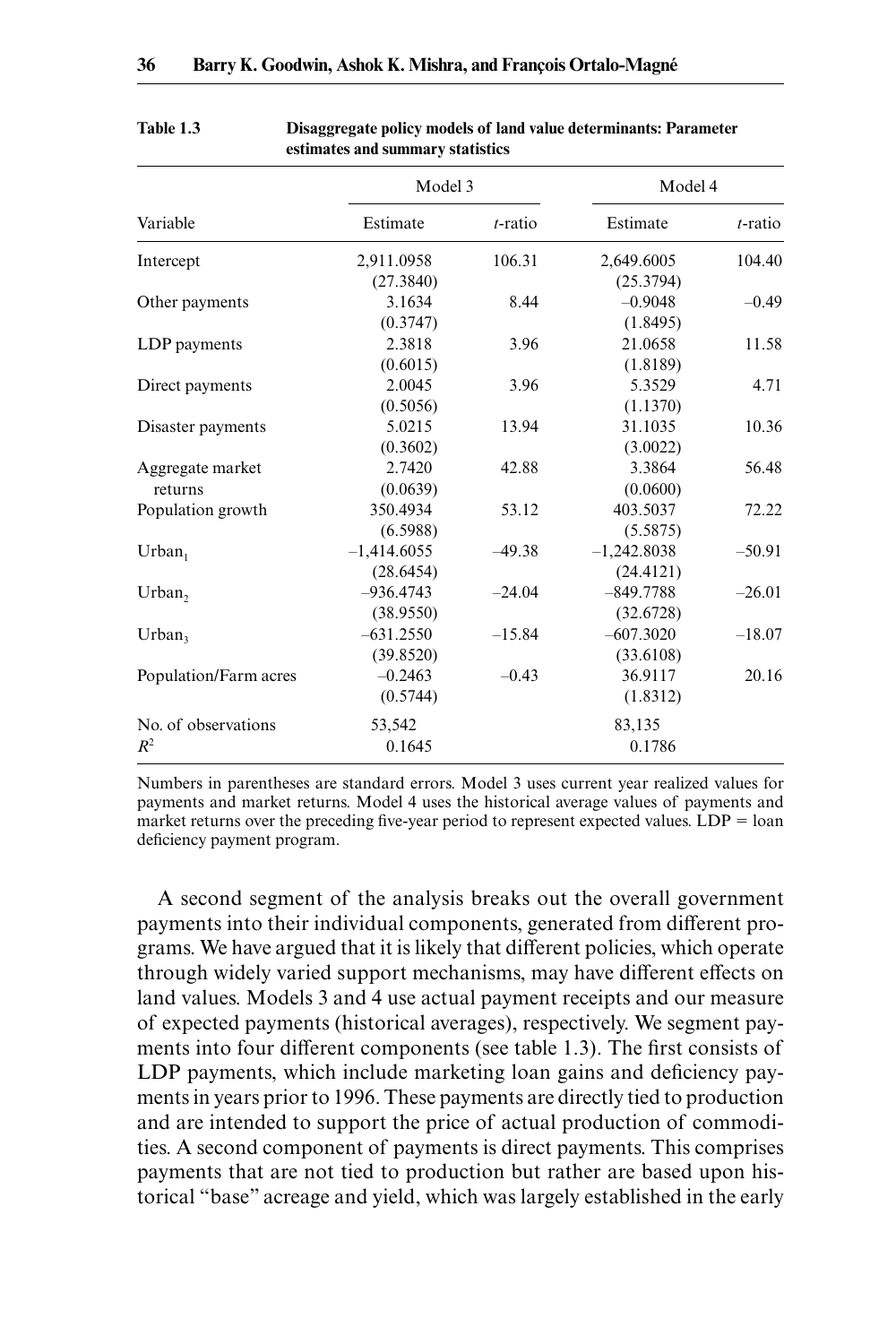1980s.18 These payments include direct, decoupled payments, market loss assistance, and countercyclical payments. Although these payments are all based upon historical base production and are not tied to current production and acreage, the market loss and countercyclical payments are triggered by market prices and, thus, may not be known in advance.<sup>19</sup> Ad hoc disaster payments are also identified separately and are included in the disaggregated regression. A distinction between the aggregate and disaggregate segmentation of payment data should be noted at this point. The ARMS survey collected market loss assistance data jointly with disaster payments, whereas the aggregate FSA data groups countercyclical payments (the successor to the market loss assistance program) together with fixed, direct payments. In light of this fact, we group together direct and countercyclical payments for the disaggregated data and direct payments, market loss assistance, and countercyclical payments for the aggregate data. Finally, we have a category of all other payments, which consists of conservation payments, state and local government benefits, and any other miscellaneous government subsidies.

The model of observed payments suggests that an additional dollar of LDP payments (direct price supports) will increase land values by only \$2.38 per acre. When realized payments are replaced by the five-year average at the county level, the LDP effect rises to  $$21.07$ , again perhaps reflecting the attenuation biases inherent in using observed payments in any given year on an individual farm. The significantly higher value of an additional dollar of price support is consistent with expectations and suggests a reasonable discounting rate close to 5 percent.

Disaster payments tend to exhibit a large effect on agricultural land values, especially in the model using aggregate data. These payments are largely ad hoc by design and encompass a wide range of congressional objectives. Expectations regarding the impacts of aggregated disaster payments are unclear because so many different programs are of such an ad hoc nature and are included in this category (see appendix table 1A.1). However, direct monetary subsidies may certainly be expected to raise the returns to ownership of an asset and, thus, should increase land values. On the other hand, disaster relief is often targeted to higher risk, marginal areas. Thus, it would not be unexpected to see disaster payments being correlated with lower land values. Our results suggest that additional support in the form of disaster payments does indeed increase asset values in agriculture. An additional \$1 of disaster relief raises land values by \$5.02 in the case of the realized payments model (Model 3) and by \$31.10 in the model based upon long-run average values of disaster payments. The 1990s were a period that experi-

<sup>18.</sup> The 2002 Farm Bill gave landowners the option of updating their base using 1998 to 2001 production and acreage records.

<sup>19.</sup> This particular grouping of payments was dictated by the available FSA data.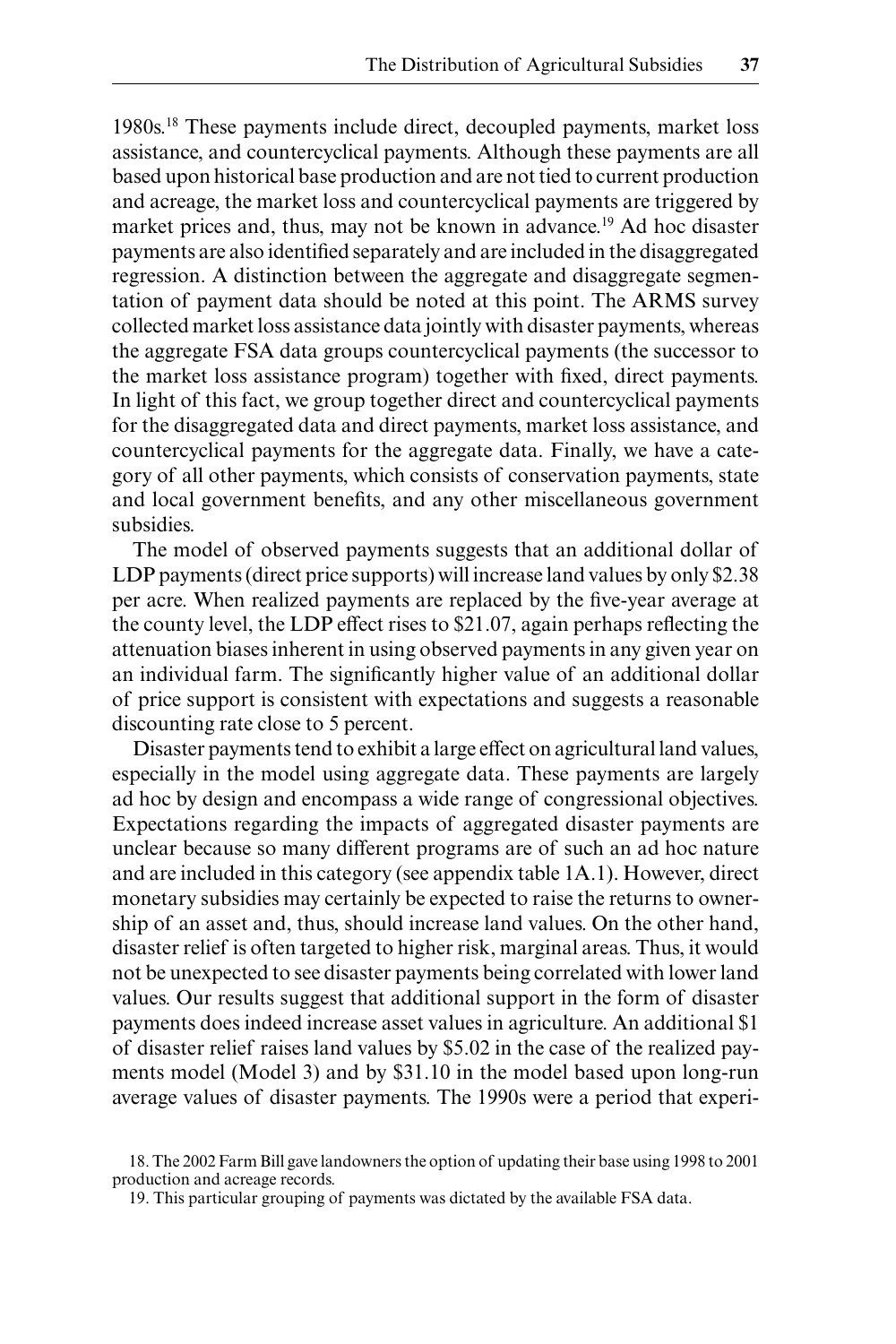enced significant ad hoc disaster relief and, thus, may certainly have had significant impacts on farmland values. $20$ 

Direct payments also exert a significant effect on agricultural land values. An additional dollar in payments raises land values by \$2.00 per acre in the model using realized payments and \$5.35 per acre in the model based upon long-run average values. If land market agents truly believed that these payments were transitory, as the 1996 legislation seemed to imply, these impacts would seem to be larger than expected.<sup>21</sup> It is likely that these payments were a signal of future benefits to be paid on a decoupled basis. Indeed, in its generosity, Congress not only continued these payments under the 2002 and 2008 farm legislation, but also expanded and enhanced the benefits. More important, the new Farm Bill made soybean acreage eligible for direct payments in 2002. Thus, our results suggest that agents anticipated such legislative actions—any implicit threats to terminate this avenue of support with the expiration of the 1996 legislation were heavily discounted.

Similar values of the impacts of market returns and nonagricultural demands for farmland are revealed in the disaggregate policy models. A larger impact of market returns is exhibited in the model using the long run average value of historical returns than occurs in the case of realized returns in the year of the survey. Urban pressures again play an important role in determining agricultural land values. In every case, the effects are statistically significant.

In all, the results confirm that government payments exert a significant effect on land values. The (marginal) rates of capitalization suggest that in the current policy context, a dollar in benefits typically raises land values by \$13 to \$30 per acre, with the response differing substantially across different types of policies. This response certainly suggests that agents expect these benefits to be sustained for some time. In terms of the implications for the distribution of farm program benefits, our results confirm that a substantial share of the benefits is captured by landowners. Recall that, in many cases, landowners may be a very different entity than farmers. Farmers wishing to expand or enter production will realize much smaller benefits than the policy rhetoric tries to substantiate. An important finding is that market returns, which are much more volatile than government payment benefits, tend to have a much lower influence on land values. Such returns have often been negative over the last several years, and the degree of volatility increases at less aggregate levels of measurement.

20. A 2006 report from the Environmental Working Group (EWG; 2006) reports that U.S. taxpayers provided nearly \$26 billion in emergency agricultural disaster aid to more than two million farm and ranch operations over the 1985 to 2005 period, with payouts exceeding one billion dollars in eleven of the twenty-one years.

21. Cynics often note that, beyond naive academics, few farm policy observers believed these so-called transition payments were temporary. The empirical evidence has confirmed such suspicions.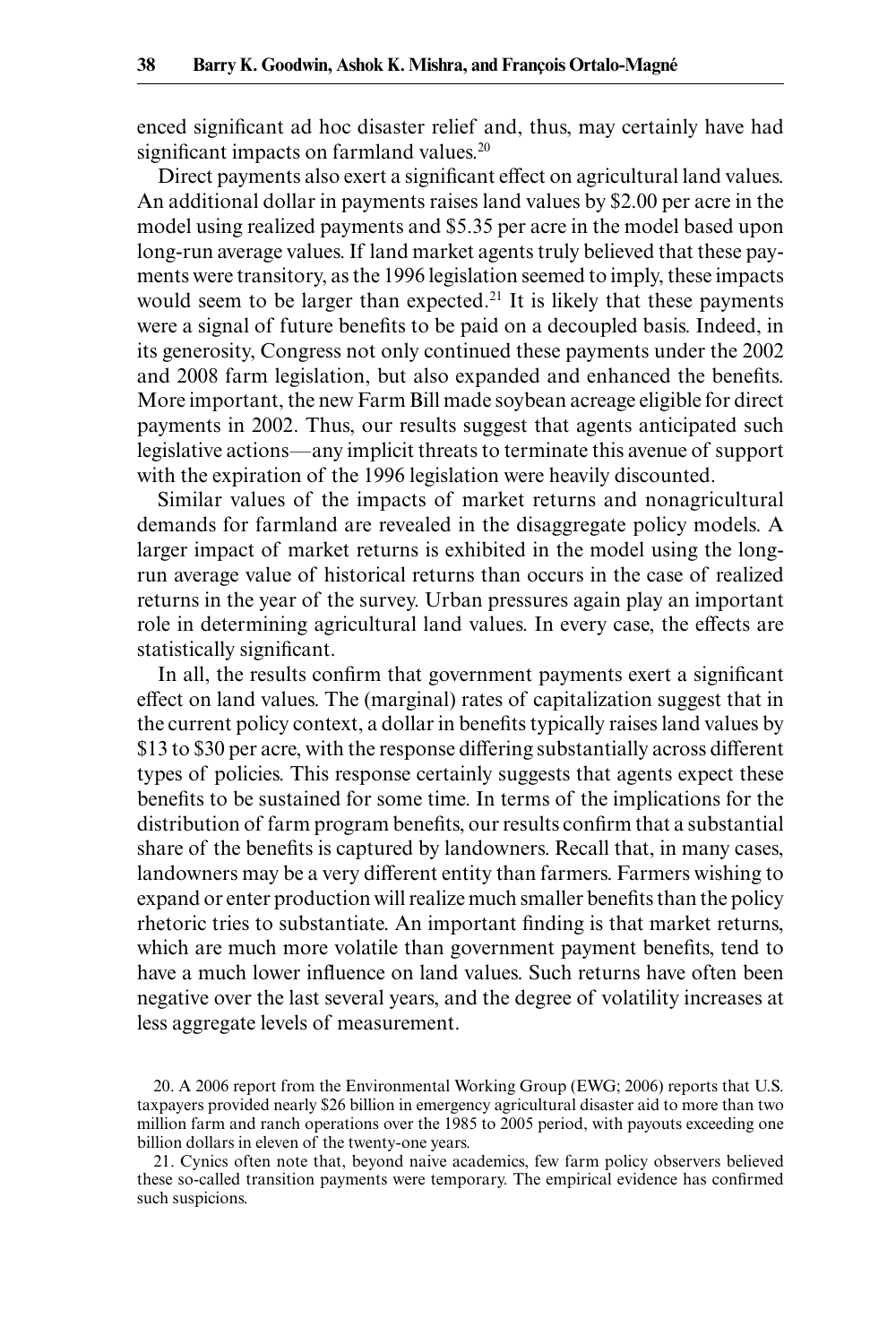The results on farm land values provide evidence that land captures policy benefits as land values are enhanced by the subsidies. When the farm operator owns the land, the transfers go to him. Likewise, in the absence of effective limits on payments (there are none), the larger a farm is, the greater will be total payment benefits.<sup>22</sup> However, as we have noted in the preceding, about 45 percent of U.S. farmland is operated by someone other than the owner.

## 1.4.2 Land Rents

Our findings so far raise the important question—how do the generous provisions for support of agriculture affect the significant share of farmers that rent the land used in production? Likewise, how much of the support goes to landowners? Again, the stated intent of the legislation is a "fair and equitable" sharing of program payments, with an owner that shares no risk (i.e., rents under cash lease arrangements) receiving none of the benefits. The real answer to this question lies in an evaluation of the terms of lease arrangements—do lease rates reflect policy benefits? If, as we have demonstrated, the value of land is increased by policy transfers, given that value of land is a present discounted value of expected cash flows plus an option to convert, one would expect that lease rates reflect payments from the government. Lease rates provide direct evidence on the proportion of farm payments passed on to landlords, something much more difficult to assess from land values.

For those farmers in our sample that were engaged in renting land, we were able to obtain the rental rates paid per acre for land rented under both share and cash arrangements. This is an important distinction because both types of rental arrangements are common. In our sample, 65.6 percent of farm operators reported renting some land and of those that rented, 84.6 percent used cash leases, 37.8 percent used share leases, and 22.4 percent used both cash and share leases.

It is likely that some frictions exist in lease arrangements for farm land because these arrangements may not be negotiated every year. In this light, it may take some time for lease markets to respond to increases or decreases in the level of support provided to producers, in particular for cash leases. On the other hand, we should expect share lease payments to reflect the expost contribution of every single source of agricultural earnings. Share rents are indeed paid at the end of the season, once all uncertainty has been realized. Share lease payments are supposed to reflect the agreed proportion of

<sup>22.</sup> The extent to which farm program payments should be limited was an important point of considerable debate in recent farm bill deliberations. Any support based on production (such as LDP payments) will naturally favor larger producers. In the end, any limits on benefits tied directly to production were eliminated in 2008, and very loose income means tests were imposed. Goodwin (2008) investigated the likely impacts of binding payment limits and found that, for the vast majority of producers, limits have no impact on production.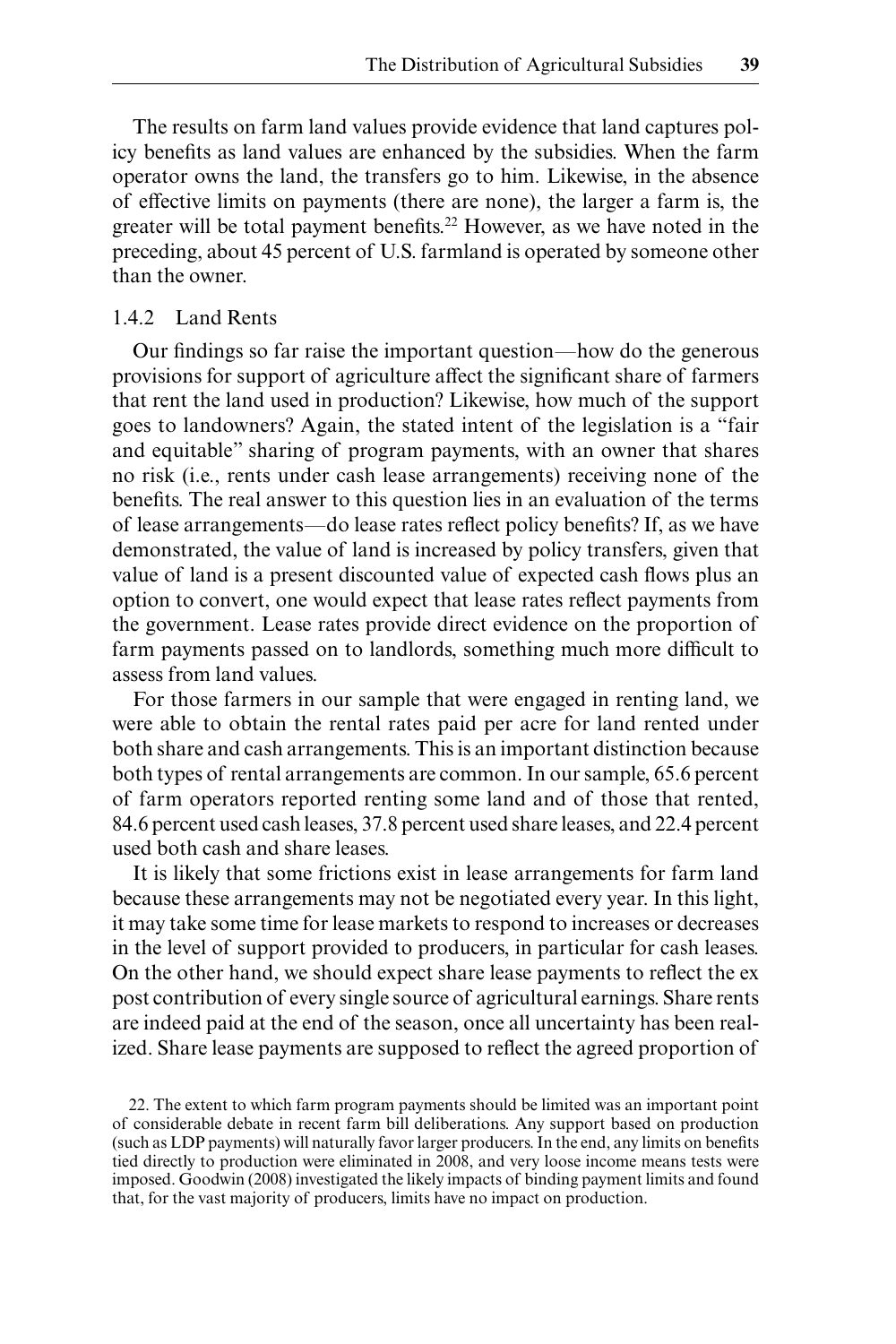cash flows from all sources of earnings related to the farming of the land, including government payments, though again share arrangements may be subject to the terms set through individual negotiations. In both share and cash leases, the terms of the lease are set in advance of the realization of farm earnings and program benefits, at least in most cases. Thus, it is again the case that rental rates will be based upon expectations of returns and further that the terms of the lease are set prior to the realization of these returns.

A subtle distinction exists in the role of expectations in our analysis of land values and rental rates. The data are collected early in the year following the survey year. At this point, survey respondents have full knowledge regarding realized payment benefits and market returns and are free to factor such knowledge into their assessment of land values. However, as we have noted, it is not realized payments in the preceding year but rather long-run payment expectations that will influence land values. In the case of rental rates, realized returns and policy benefits are not known at the time lease terms are determined. In the end, the distinction does not alter the fundamental analysis in that a measure of expectations of payments and market returns is necessary. To this end, we again utilize the historical five-year average value of the payment variables and of market returns. In addition, we adopt an approach similar to that used by Patton et al. (2008) and utilize the generalized method of moments approach of Hansen and Singleton (1982) and utilize IV to model expectations. We choose instruments available in agents' information sets at the time rental terms are defined.

We considered regressions of cash and share rents, respectively, against the factors expected to be relevant to land values and rents, including the indicators of expected payments. The results are presented in tables 1.4 to 1.7. We consider both aggregate policy benefits (for all programs at the farm level) and the alternative specification that distinguishes benefits from different types of policies. Table 1.4 presents estimates from a regression of farm-level cash rental rates on aggregated, historical payment benefits (Model 5) and the GMM estimates that are based upon instruments that include lagged payment variables, preplanting futures prices, annual fixed effects, and lagged county- level market returns (Model 6).

The key question is the extent to which higher government payments are reflected in higher cash rental rates. Kirwan (2009) found that the incidence of subsidy benefits fell mainly upon tenants, who received about \$0.79 of each \$1 of total payments. Put differently, cash rents tended to increase by \$0.21 for each \$1 of payments. However, as we have noted in the preceding, these estimates may be subject to measurement error biases due to the ignorance of share leases and the assumption that payment benefits are predetermined by exogenous policy parameters. It is again important to note that payments are delivered to farmers through many different mechanisms and, in most cases, are unknown until after harvest.

Our analysis reveals a substantially higher share of payments being dis-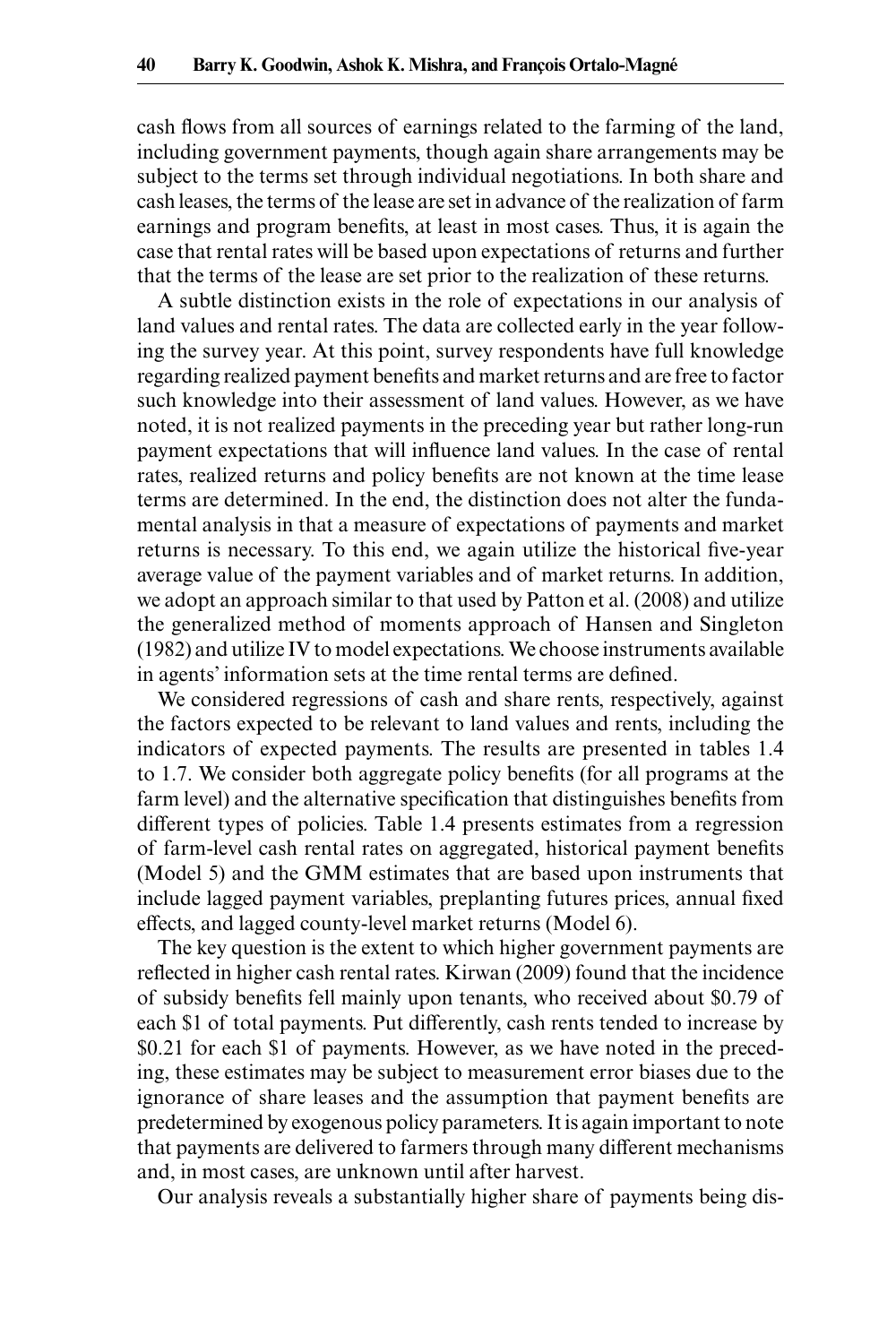|                              | Model 5                |            | Model 6                |            |
|------------------------------|------------------------|------------|------------------------|------------|
| Variable                     | Estimate               | $t$ -ratio | Estimate               | $t$ -ratio |
| Intercept                    | 74.7981<br>(1.0997)    | 68.02      | 56.4471<br>(1.1882)    | 47.51      |
| Total payments               | 0.3207<br>(0.0081)     | 39.76      | 1.0137<br>(0.0192)     | 52.89      |
| Aggregate market returns     | 0.0785<br>(0.0025)     | 30.98      | 0.1159<br>(0.0030)     | 38.42      |
| Population growth            | 3.6276<br>(0.2726)     | 13.31      | 5.5842<br>(0.2750)     | 20.31      |
| Urban,                       | $-15.3141$<br>(1.1581) | $-13.22$   | $-12.9287$<br>(1.1460) | $-11.28$   |
| Urban,                       | $-14.7203$<br>(1.5652) | $-9.4$     | $-13.3325$<br>(1.5482) | $-8.61$    |
| Urban <sub>3</sub>           | $-17.2977$<br>(1.6046) | $-10.78$   | $-15.6342$<br>(1.5869) | $-9.85$    |
| Population/Farm acres        | 0.7389<br>(0.0825)     | 8.96       | 0.8131<br>(0.0917)     | 8.87       |
| No. of observations<br>$R^2$ | 50,611<br>0.0601       |            | 50,571<br>0.0806       |            |

| <b>Table 1.4</b> | Aggregate models of cash rental rate determinants: Parameter estimates |
|------------------|------------------------------------------------------------------------|
|                  | and summary statistics                                                 |

*Notes:* Numbers in parentheses are standard errors. Model 5 uses current year realized values for payments and market returns. Model 6 uses the historical average values of payments and market returns over the preceding five-year period to represent expected values.

tributed to landlords engaged in cash rental arrangements with farmer tenants. For each \$1 of aggregated payments (across all program types), landlords claim \$0.32 in benefits, other things constant. When actual payment receipts are used within an IV-GMM context (Model 6), this amount rises to \$1. This does seem unreasonably high, but both results are indicative of a situation somewhat counter to the results of Kirwan (2009) in which landlords are effective at extracting payment benefits through higher cash leases. Table 1.5 presents results for disaggregated programs. The results again indicate that landlords are effective in extracting a large share of payment benefits through higher cash rental rates. In the model using historical average payments (Model 7), cash rents rise anywhere from \$0.73 to \$1.64 for each \$1 of payments received, depending on the program mechanism used to deliver these payments. Direct payments, which are not tied to production and which, at least in part, were known with certainty over the period of study, raise rents by \$0.73 for each additional \$1 of payments. Disaster payments are actually correlated with lower cash rents, a result that is not consistent with our earlier findings regarding land values. However, disaster payments are, by definition, directed toward more marginal areas of production and, therefore, may be correlated with lower productivity and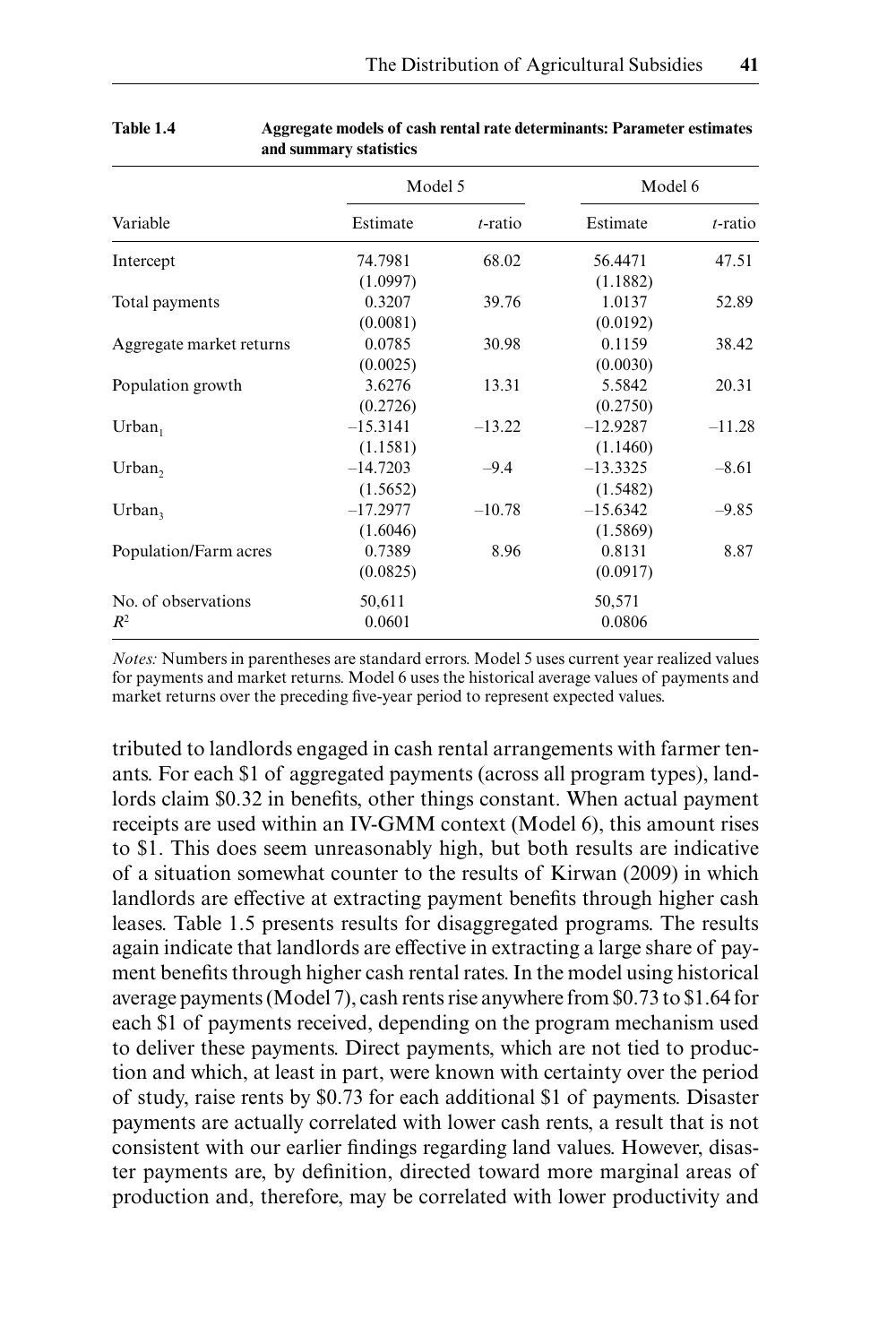|                              | Model 7                |            | Model 8                |            |
|------------------------------|------------------------|------------|------------------------|------------|
| Variable                     | Estimate               | $t$ -ratio | Estimate               | $t$ -ratio |
| Intercept                    | 58.4650<br>(1.1981)    | 48.8       | 54.9059<br>(3.1901)    | 17.21      |
| Other payments               | 0.9007<br>(0.0840)     | 10.72      | 2.2508<br>(0.3098)     | 7.27       |
| LDP payments                 | 1.6367<br>(0.0782)     | 20.93      | 2.9856<br>(0.3379)     | 8.84       |
| Direct payments              | 0.7295<br>(0.0495)     | 14.73      | 0.6020<br>(0.1867)     | 3.22       |
| Disaster payments            | $-2.1341$<br>(0.1397)  | $-15.28$   | $-4.2835$<br>(0.4904)  | $-8.74$    |
| Market returns               | 0.1287<br>(0.0031)     | 42.17      | 0.1574<br>(0.0073)     | 21.53      |
| Population growth            | 6.0780<br>(0.2745)     | 22.14      | 4.3409<br>(0.6013)     | 7.22       |
| Urban,                       | $-12,2037$<br>(1.1510) | $-10.6$    | $-12.9420$<br>(2.5388) | $-5.1$     |
| Urban,                       | $-13.0745$<br>(1.5424) | $-8.48$    | $-12.1397$<br>(3.3888) | $-3.58$    |
| Urban <sub>3</sub>           | $-15.9286$<br>(1.5814) | $-10.07$   | $-18.5700$<br>(3.3651) | $-5.52$    |
| Population/Farm acres        | 0.9721<br>(0.0811)     | 11.99      | 1.2248<br>(0.1783)     | 6.87       |
| No. of observations<br>$R^2$ | 50,115<br>0.0962       |            | 32,526<br>0.0336       |            |

#### **Table 1.5 Disaggregate models of cash rental rate determinants: Parameter estimates and summary statistics**

*Notes:* Numbers in parentheses are standard errors. Model 7 uses the historical average values of payments and market returns over the preceding five-year period to represent expected values. Model 8 uses instrumental variables–generalized method of moments estimation methods to incorporate expectations of current period values.  $LDP =$  loan deficiency payment program.

lower rents. The results again indicate a relatively low incidence of market returns on cash rental rates. The GMM estimates (Model 8) imply even larger impacts of payments on cash rents, though the general implications of the analysis are the same—landlords are effective at extracting policy benefits through higher cash rental rates.

Table 1.6 repeats the analysis for share rental rates. An important point regarding the construction of share rental rates should be noted. These rental rates include payments going directly to the landlord. This allows a direct comparison with cash rental rates. If the landlord's direct share of payments were removed from the calculation of rental rates, one would expect coefficients to be zero if the landlords were unable to extract additional benefits through higher share rates. The results are largely similar to those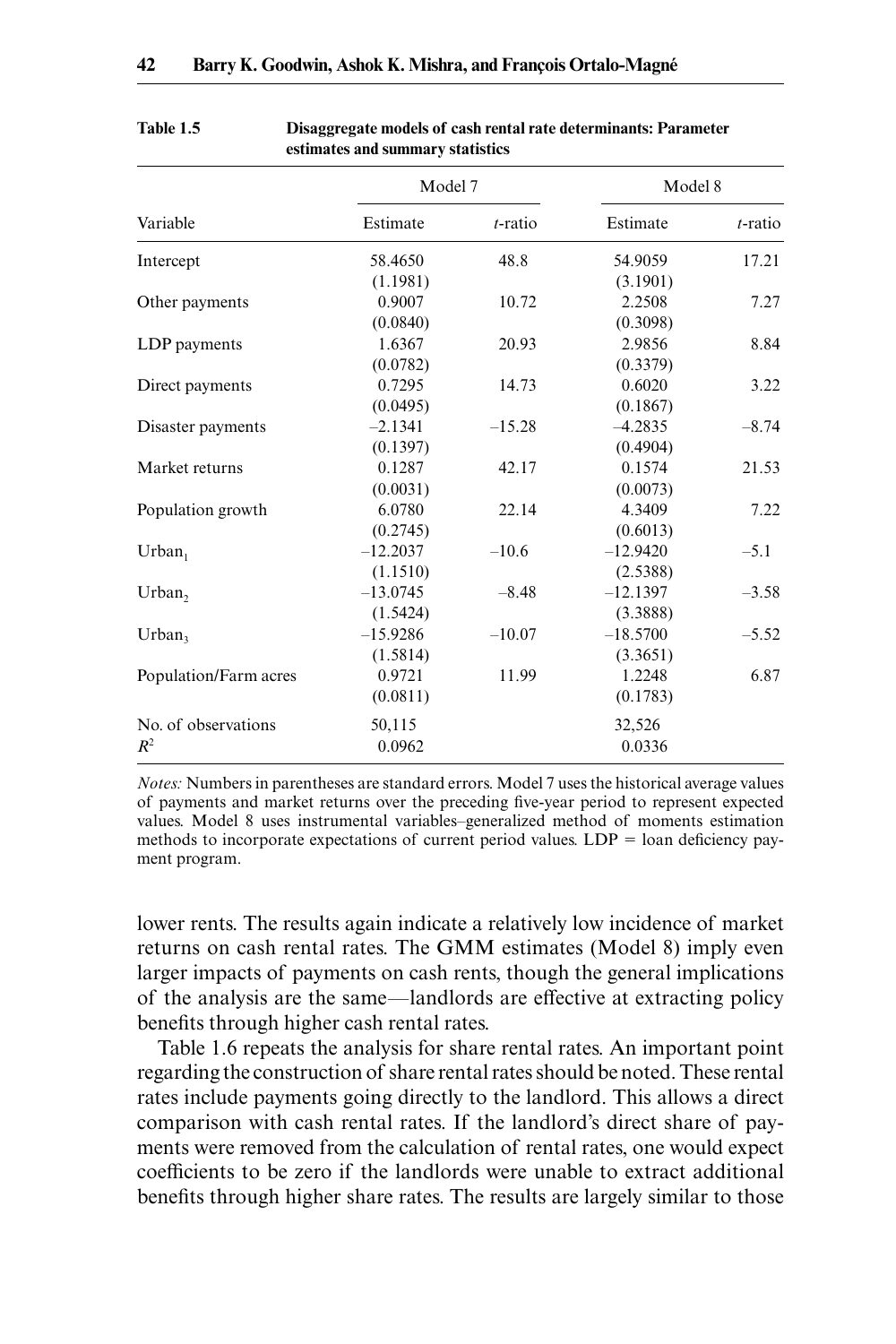|                              | Model 9                |            | Model 10               |            |
|------------------------------|------------------------|------------|------------------------|------------|
| Variable                     | Estimate               | $t$ -ratio | Estimate               | $t$ -ratio |
| Intercept                    | 98.0877<br>(2.0291)    | 48.34      | 81.5600<br>(2.1665)    | 37.65      |
| Total payments               | 0.4978<br>(0.0157)     | 31.64      | 1.1635<br>(0.0324)     | 35.94      |
| Aggregate market returns     | 0.0527<br>(0.0073)     | 7.25       | 0.1421<br>(0.0087)     | 16.26      |
| Population growth            | 5.4354<br>(0.4878)     | 11.14      | $-22.6754$<br>(2.1265) | $-10.66$   |
| Urban,                       | $-23.7259$<br>(2.1400) | $-11.09$   | $-8.5924$<br>(2.8032)  | $-3.07$    |
| Urban,                       | $-7.8767$<br>(2.8187)  | $-2.79$    | $-11.2415$<br>(2.9505) | $-3.81$    |
| Urban <sub>3</sub>           | $-12.9986$<br>(2.9671) | $-4.38$    | 7.0523<br>(0.4884)     | 14.44      |
| Population/Farm acres        | $-0.3355$<br>(0.2189)  | $-1.53$    | $-0.2611$<br>(0.2177)  | $-1.20$    |
| No. of observations<br>$R^2$ | 23,627<br>0.0594       |            | 23,601<br>0.0716       |            |

| <b>Table 1.6</b> | Aggregate models of share rental rate determinants: Parameter estimates |
|------------------|-------------------------------------------------------------------------|
|                  | and summary statistics                                                  |

*Notes:* Numbers in parentheses are standard errors. Model 9 uses current year realized values for payments and market returns. Model 10 uses the historical average values of payments and market returns over the preceding five-year period to represent expected values.

for cash rental rates, with an additional \$1 of total payments raising share rental rates by \$0.50 to \$1.16 per acre. This again indicates that landlords are likely able to extract additional policy benefits beyond those received directly, though if the rental agreements are on a 50-50 share basis, the lower estimate would suggest no additional benefits for landlords over those that they receive directly.<sup>23</sup> Again, significant differences in rental impacts of policies are apparent across different policy types (see table 1.7). Disaster payments tend to lower share rental rates, though the effect is statistically significant only in the case of the GMM estimates (Model 12). This is consistent with expectations in that share lease rates are usually considered to carry a risk premium over cash rental arrangements. To the extent that disaster payments lower risk as they are designed to do, they should lower share rental rates. Each additional \$1 in direct payments raise share rental rates by \$0.33 to \$0.70, again indicating a significant benefit for landlords.

<sup>23.</sup> Legislation mandates a "fair and equitable" allocation of policy benefits, which in share leases typically corresponds to the overall terms of the share lease.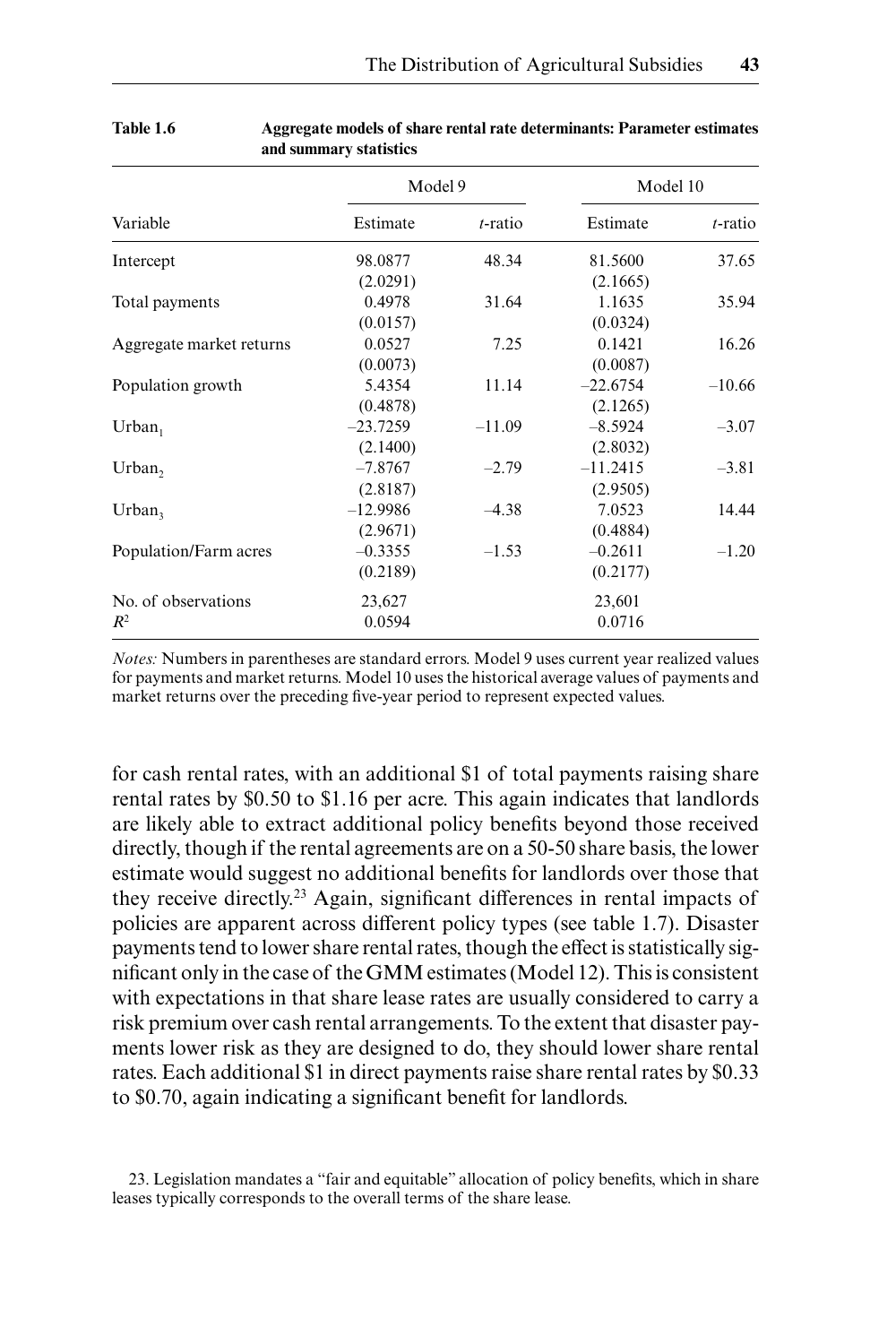|                       | Model 11   |            | Model 12   |            |
|-----------------------|------------|------------|------------|------------|
| Variable              | Estimate   | $t$ -ratio | Estimate   | $t$ -ratio |
| Intercept             | 84.3849    | 37.18      | 65.8711    | 9.77       |
|                       | (2.2697)   |            | (6.7400)   |            |
| Other payments        | $-0.2209$  | $-1.04$    | 6.8322     | 6.35       |
|                       | (0.2124)   |            | (1.0758)   |            |
| LDP payments          | 2.4906     | 21.08      | 0.0008     | 0.00       |
|                       | (0.1182)   |            | (0.6939)   |            |
| Direct payments       | 0.3302     | 4.45       | 0.6957     | 2.57       |
|                       | (0.0741)   |            | (0.2703)   |            |
| Disaster payments     | $-0.2583$  | $-0.85$    | $-4.5738$  | $-5.55$    |
|                       | (0.3030)   |            | (0.8248)   |            |
| Market returns        | 0.1390     | 15.88      | 0.1772     | 7.48       |
|                       | (0.0088)   |            | (0.0237)   |            |
| Population growth     | 6.6198     | 13.58      | 3.4059     | 3.41       |
|                       | (0.4876)   |            | (0.9993)   |            |
| Urban <sub>1</sub>    | $-21.6807$ | $-10.14$   | $-26.8882$ | $-6.51$    |
|                       | (2.1379)   |            | (4.1282)   |            |
| Urban,                | $-8.5882$  | $-3.08$    | $-10.1961$ | $-1.87$    |
|                       | (2.7916)   |            | (5.4412)   |            |
| Urban <sub>2</sub>    | $-11.7639$ | $-4.00$    | $-13.5427$ | $-2.32$    |
|                       | (2.9416)   |            | (5.8366)   |            |
| Population/Farm acres | $-0.2124$  | $-0.98$    | $-0.0287$  | $-0.05$    |
|                       | (0.2167)   |            | (0.6288)   |            |
| No. of observations   | 23,466     |            | 15,143     |            |
| $R^2$                 | 0.0852     |            | 0.0352     |            |

#### **Table 1.7 Disaggregate models of share rental rate determinants: Parameter estimates and summary statistics**

*Notes:* Numbers in parentheses are standard errors. Model 11 uses the historical average values of payments and market returns over the preceding five-year period to represent expected values. Model 12 uses instrumental variables–generalized method of moments estimation methods to incorporate expectations of current period values.  $LDP =$  loan deficiency payment program.

## 1.4.3 The Insurance Component of Agricultural Support

The typical approach to the assessment of the total contribution of agricultural policy to land values relies on the coefficient from the land value regressions. This is problematic for two reasons. The first one, usually mentioned in the literature, is due to the fact that regressions yield the effects of the marginal dollar for each type of policy. The literature has, however, overlooked the second reason. If we think about land as a portfolio of securities each delivering its stream of cash flow, it is obvious that the risk of the portfolio depends on the covariance of the various underlying securities. Therefore, eliminating one or more of the underlying securities will affect the risk of the portfolio. In terms of the analysis of the policy contribution, this implies that eliminating a policy that provides an insurance benefit will not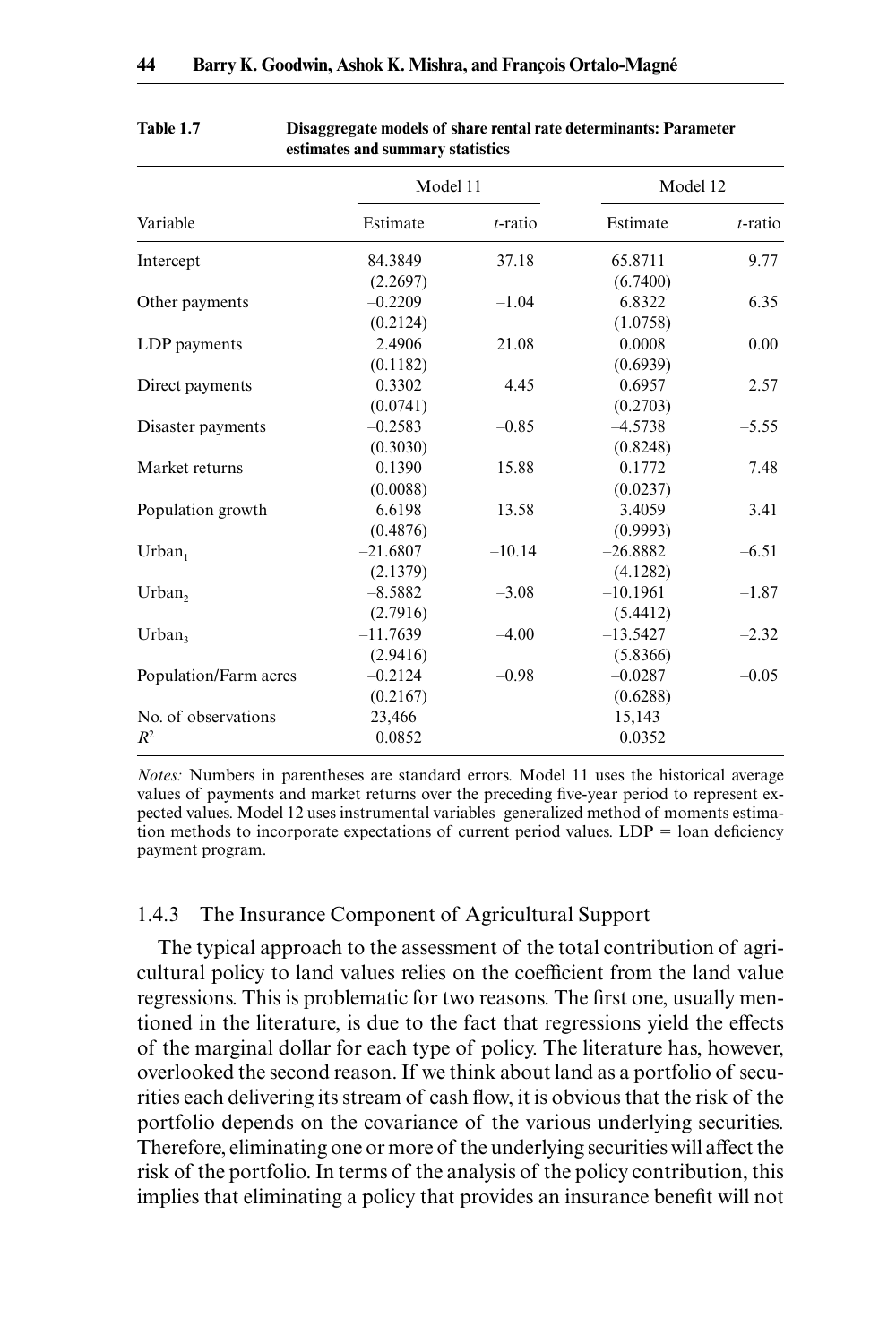only decrease expected returns, but it will also increase the volatility of the remaining (market) returns. In other words, we should expect the coefficient on market earnings to decrease in response to an increase in uncertainty. The capitalization rate of earnings will be lower, reflecting the higher opportunity cost of capital for an asset with more volatile earnings.

This raises the following question: if there is a theoretical argument in favor of an insurance component to the contribution of agricultural policy to land, can we find evidence from the market that it matters quantitatively? Unfortunately, there are no counties targeted by the ARMS survey that exempt all farmers from the benefits of agricultural policy. However, as we have noted in the preceding, farm land is rented under both cash lease and share lease arrangement. Cash lease rate are set ex ante, while the share payment depends upon the actual earning of the parcel, thus implying a risk sharing arrangement.

The main programs designed to reduce the variability of farm earnings and insure the cash flow to farmers are price supports and disaster payment programs. If the insurance component matters, we should find that higher payments should be correlated with a lower risk premium on rental arrangements. By committing to an ex ante fixed payment, the farmer provides insurance to his landlord for which we should expect him to be rewarded (unless we observe cash rents only when the farmer is not risk averse).

To evaluate this risk premium, for the subset of 11,227 farms that have both cash and share rental agreements in place, we consider the impact of different policies on the share-cash rental rate differential. These results are presented in table 1.8. We find that disaster payments do indeed tend to exhibit an insurance benefit effect in that they lower the share-cash rental rate differential. In contrast, LDP payments tend to increase the differential. The insurance properties of disaster payments are obvious, but the reason for the positive relationship between LDP payments and the risk premiums is less clear. Because LDP payments tend to be higher for crops and regions that experience more price volatility, this may reflect the greater price risk associated with such crops and regions. The category of "other payments" appears to lower the share-cash differential, likely reflecting the insurance benefits provided by this large grouping of payments, which includes conservation program payments.

## **1.5 Concluding Remarks**

Policy rhetoric often justifies Farm Bill expenditures with the argument that impoverished farmers are in need of governmental support to remain in business. This view is pervasive outside of Washington. For example, consider the annual Farm Aid events intended to draw attention to the plight of the American farmer. Our analysis challenges this view. We demonstrate that land owners capture substantial benefits from agricultural policy. However,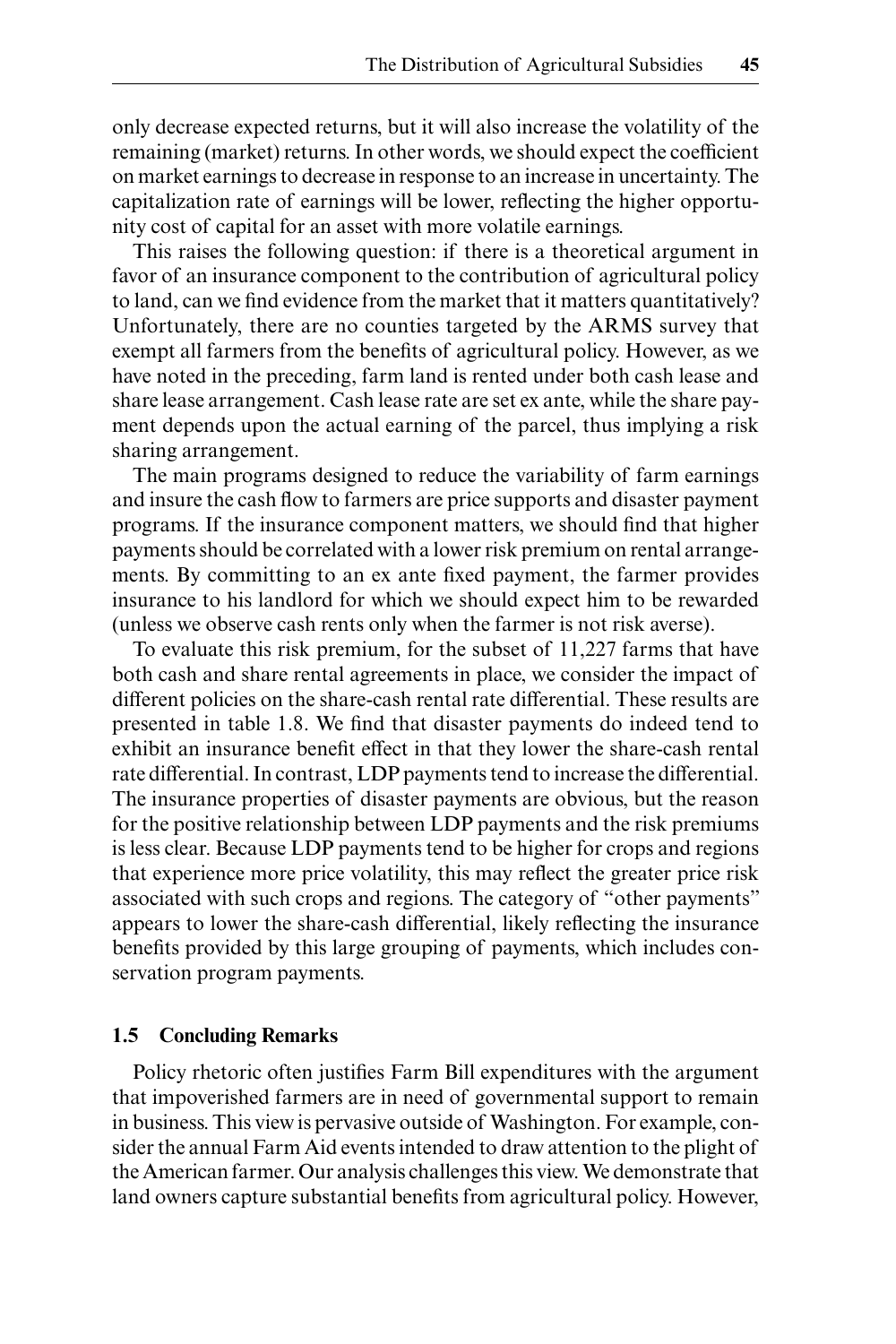|                              | Model 13                       |            | Model 14                       |            |
|------------------------------|--------------------------------|------------|--------------------------------|------------|
| Variable                     | Estimate                       | $t$ -ratio | Estimate                       | $t$ -ratio |
| Intercept                    | 13.5978<br>(1.3106)            | 10.38      | 26.9354<br>(5.9900)            | 4.50       |
| Other payments               | $-0.1328$<br>(0.1282)          | $-1.04$    | $-2.7560$<br>(1.2040)          | $-2.29$    |
| LDP payments                 | 0.0966<br>(0.0713)             | 1.36       | 2.1743<br>(0.7236)             | 3.00       |
| Direct payments              | 0.0660<br>(0.0471)             | 1.40       | $-0.1708$<br>(0.1827)          | $-0.94$    |
| Disaster payments            | $-0.7841$<br>(0.1985)          | $-3.95$    | $-2.1911$<br>(0.7698)          | $-2.85$    |
| Market returns               | $-0.0214$<br>(0.0063)          | $-3.39$    | 0.0184<br>(0.0197)             | 0.93       |
| Population growth            | 0.2551<br>(0.2908)             | 0.88       | 0.0415<br>(0.6037)             | 0.07       |
| Urban <sub>1</sub>           | $-2.9239$                      | $-2.35$    | $-0.8763$                      | $-0.34$    |
| Urban,                       | (1.2449)<br>$-3.4084$          | $-2.12$    | (2.5514)<br>$-1.4991$          | $-0.45$    |
| Urban <sub>3</sub>           | (1.6064)<br>1.8332<br>(1.6534) | 1.11       | (3.3340)<br>1.4492<br>(3.4305) | 0.42       |
| Population/Farm acres        | 0.0189<br>(0.0960)             | 0.20       | $-0.5210$<br>(0.4293)          | $-1.21$    |
| No. of observations<br>$R^2$ | 11,227<br>0.0069               |            | 7,514<br>0.0021                |            |

| <b>Table 1.8</b> | Analysis of share-cash rental rate differentials: Parameter estimates and |
|------------------|---------------------------------------------------------------------------|
|                  | summary statistics                                                        |

*Notes:* Numbers in parentheses are standard errors. Model 13 uses the historical average values of payments and market returns over the preceding five-year period to represent expected values. Model 14 uses instrumental variables–generalized method of moments estimation methods to incorporate expectations of current period values.  $LDP =$  loan deficiency payment program.

in many cases, land owners are distinct from the farmers whose plight we are told we should be concerned with.

Of course, many farmers are also landowners and, thus, have an important stake in maintaining agricultural policy benefits. A farmer that purchased land that reflected the value of anticipated benefits would certainly suffer a damaging capital loss if such support were to be withdrawn. Furthermore, all farmers have a strong interest in congressional surprises, whvereby more transfers are allocated than anticipated by the land market. As owners, they benefit from the unexpected capital gains. The 2002 and 2008 Farm Bills, with their large increases in support expenditures, may have been such nice surprises.

Tenants also gain from positive surprises as long as lease rates do not adjust instantaneously. However, the 2002 Farm Bill seems to have shut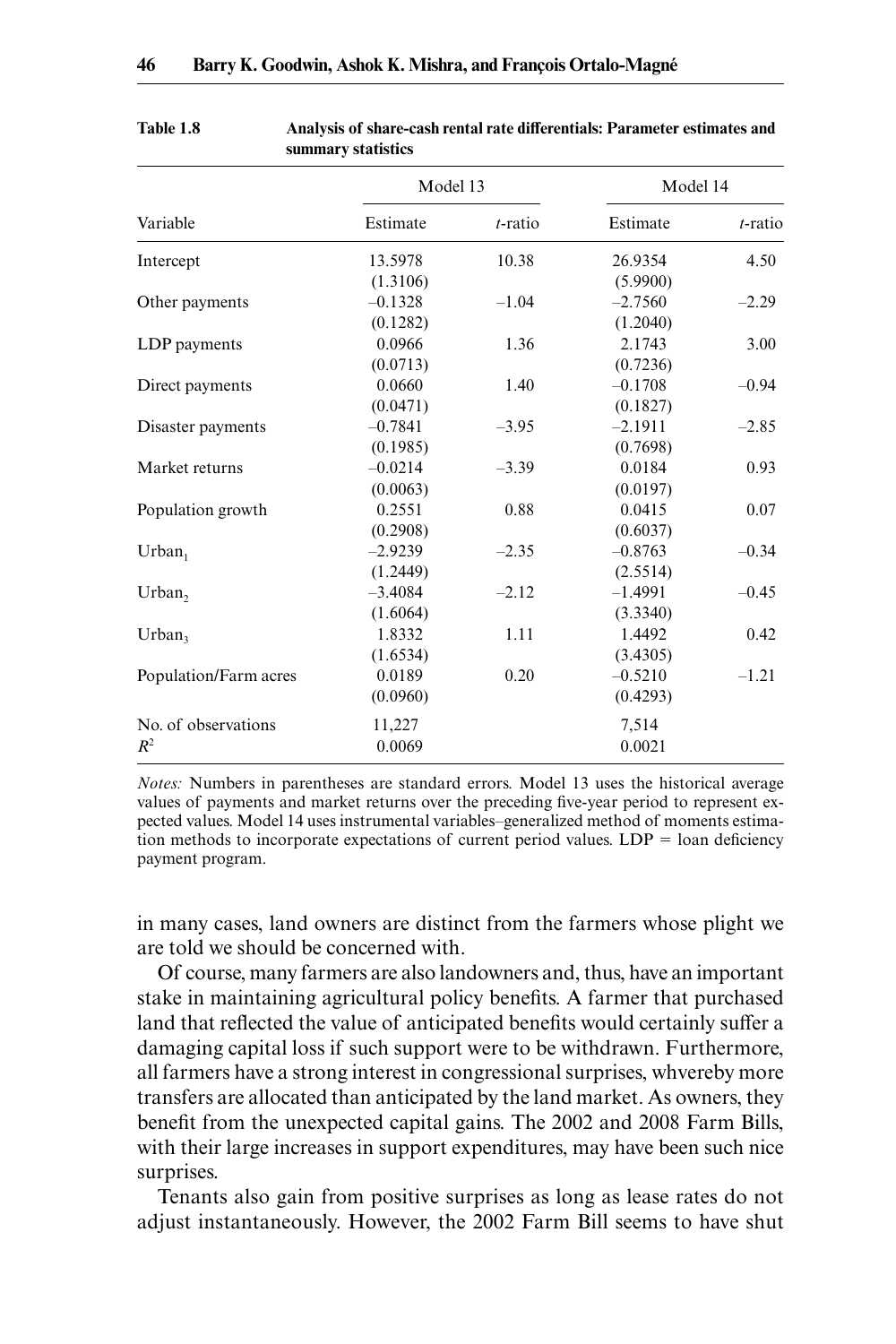down this avenue for a temporary increase in the share of transfers captured by farm operators. One provision of the bill is that it offers to farmers the opportunity to update the factors that determine the level of some of the payments they receive. The power to decide whether to update has been given to the owners of the land, not the operator. Not surprisingly, tenant farmers complained that land owners used this opportunity to impose a renegotiation of the existing leases that did not foresee the generosity of the 2002 Farm Bill. No base updating provisions were included in the 2008 legislation. However, the precedent for such updating has been established, and agents most certainly have some expectation, however much it is discounted, that such future opportunities will again be presented.

## **Appendix**

| Program                                 | Total          | No. of<br>recipients |
|-----------------------------------------|----------------|----------------------|
| Coupled payments                        |                |                      |
| <b>Acreage Grazing Payments</b>         | 11,475,210     | 9,386                |
| <b>Barley Assessment Deficiency</b>     | 37, 303, 627   | 89,793               |
| <b>Cotton Deficiency</b>                | 3,434,395,526  | 694,440              |
| Crop Special Grade Rice LDP             | 4,719,159      | 285                  |
| Feed Grain Deficiency                   | 15,328,664,623 | 6,072,369            |
| LDP, Noncontract PFC Growers            | 85,305,152     | 58,536               |
| Loan Deficiency                         | 29,732,547,354 | 5,192,213            |
| <b>Market Gains</b>                     | 4,476,129,696  | 633,196              |
| Rice Deficiency                         | 3,338,380,074  | 218,421              |
| <b>Rice Marketing</b>                   | 34,014,757     | 20,274               |
| <b>Wheat Deficiency</b>                 | 7,923,366,487  | 3,223,695            |
| Winter Wheat Deficiency                 | 682, 864, 667  | 248,373              |
| Direct payments                         |                |                      |
| Amlap-Apportioned                       | 94,934,998     | 7,647                |
| Apple Market Loss Assistance            | 166, 373, 534  | 13,160               |
| Dairy Market Loss Assistance            | 968,612,817    | 187,732              |
| Direct and Countercyclical              | 25,068,153,272 | 4,218,971            |
| Lamb Meat Adjustment Assist             | 86,071,348     | 71,706               |
| Marketing Loss Assistance               | 18,260,407,458 | 5,366,287            |
| Oilseed Program                         | 950,113,825    | 1,184,806            |
| Peanut Marketing Assistance             | 119,010,211    | 27,094               |
| Peanut Marketing Assistance Program III | 53,924,599     | 17,277               |
| <b>Production Flexibility</b>           | 35,210,684,603 | 9,667,805            |
| Supplemental Oilseed Payment Program    | 418,811,924    | 586,572              |
| Supplemental Tobacco Loss               | 127,461,626    | 335,871              |
| <b>Tobacco Loss Assistance</b>          | 346,044,295    | 361,113              |
|                                         |                | (continued)          |

**Table 1A.1 U.S. Department of Agriculture program payments by category: Outlays and number of recipients (1990–2005)**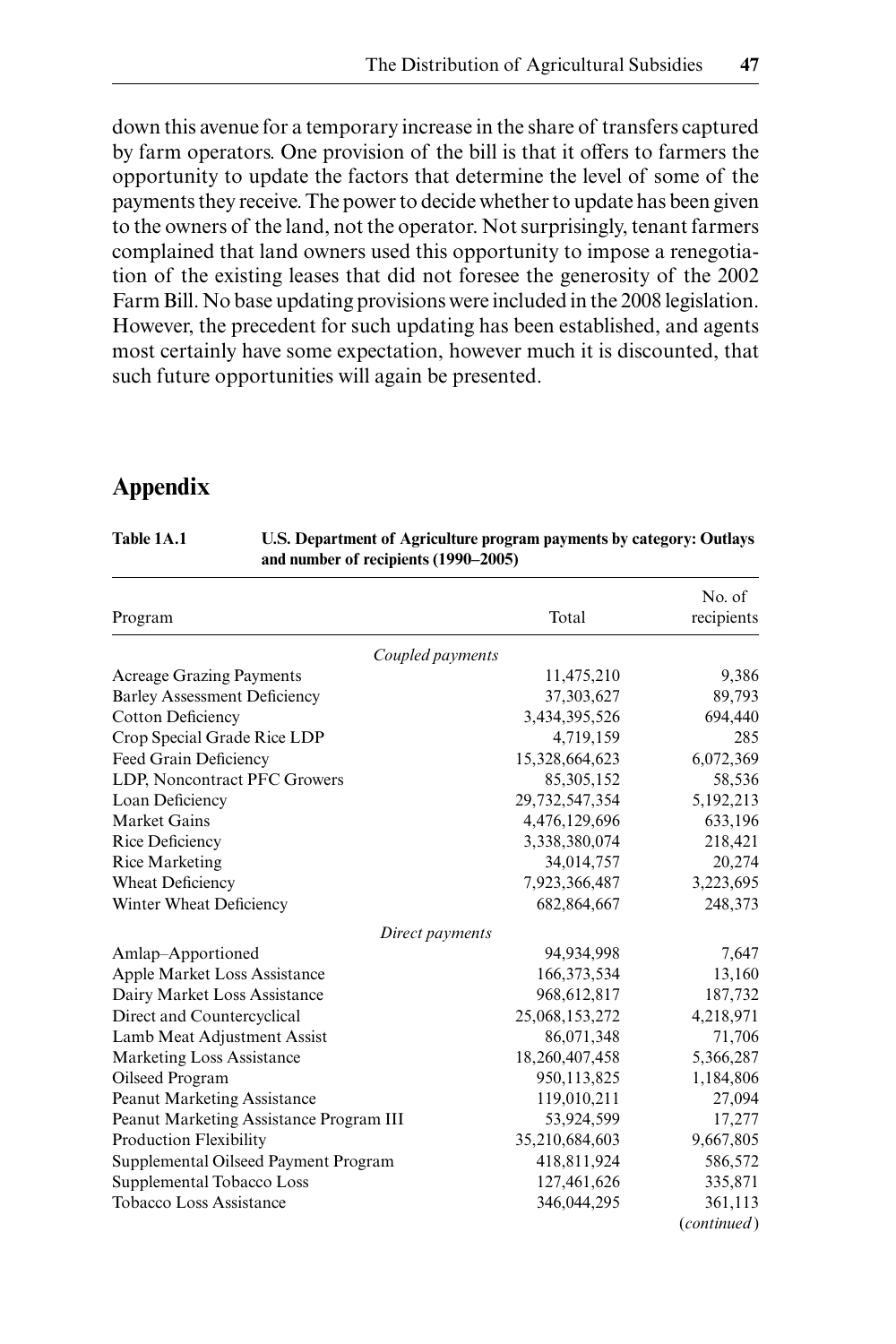## **Table 1A.1** (continued)

| Program                                      | Total         | No. of<br>recipients |
|----------------------------------------------|---------------|----------------------|
| WAMLAP II-Apportioned                        | 18,637,475    | 20,985               |
| WAMLAP III-Apportioned                       | 16,730,874    | 20,974               |
| Wool and Mohair Market Loss Assistance       | 10,228,857    | 18,629               |
| Disaster payments                            |               |                      |
| 01-02 Crop Disaster Assistance               | 2,547,849,688 | 389,516              |
| 2000 Florida Nursery Losses                  | 29,437        | 3                    |
| AILFP-Apportioned                            | 6,480,878     | 1,180                |
| American Indian-Livestock Feed               | 12,458,007    | 2,389                |
| Apple and Potato Quality Loss                | 34, 199, 943  | 1,681                |
| Avian Influenza Indemnity Program            | 52,980,294    | 163                  |
| Cattle Feed Program                          | 136,401,954   | 49,580               |
| Citrus Losses in California                  | 2,154,433     | 987                  |
| Crop Disaster Program                        | 3,060,477,581 | 555,263              |
| Crop Loss Disaster Assistance                | 1,857,480,163 | 249,555              |
| Dairy Disaster Assistance                    | 7,495,444     | 1,161                |
| Dairy Indemnity                              | 2,450,691     | 456                  |
| <b>Disaster</b>                              | 5,532,181,025 | 1,504,547            |
| Nonprogram Crops                             | 42,215        | 29                   |
| Program Crops                                | $-112,369$    | 74                   |
| Disaster Reserve Assistance                  | 145, 110, 728 | 85,247               |
| <b>Emergency Conservation</b>                | 312,905,164   | 124,459              |
| <b>Emergency Conservation Program</b>        | 70,106,623    | 26,205               |
| <b>Emergency Feed</b>                        | $-1,029,779$  | 1,303                |
| Flood Compensation Program                   | 706,144       | 38                   |
| Idaho Oust Program                           | 4,888,638     | 71                   |
| Karnal Bunt Fungus Payment                   | 38,897,325    | 912                  |
| <b>LIP-Contract Growers</b>                  | 1,031,180     | 1,229                |
| Livestock Compensation Program               | 1,096,133,267 | 578,840              |
| Livestock Emergency Assistance               | 1,550,736,935 | 781,983              |
| Livestock Indemnity Program                  | 305,696       | 164                  |
| NAP-Supplemental Appropriation               | 3,917,572     | 1,379                |
| Noninsured Assistance Program                | 672, 291, 473 | 170,099              |
| Nursery Losses-Florida                       | 7,316,930     | 195                  |
| Pasture Flood Compensation                   | 20, 387, 735  | 12,252               |
| Pasture Recovery Program                     | 52,971,866    | 35,093               |
| Poultry Enteritis Syndrome                   | 1,768,271     | 136                  |
| <b>Quality Losses Program</b>                | 148,615,562   | 35,246               |
| Sugar Beet Disaster Program                  | 45,636,494    | 2,745                |
| Tobacco Disaster Assistance                  | 2,696,981     | 343                  |
|                                              |               |                      |
| Other payments<br><b>Additional Interest</b> | 56,214        | 279                  |
| <b>Agricultural Conservation</b>             | 1,132,520,907 | 739,873              |
| Agricultural Management Assistance           | 5,752,517     | 796                  |
| Animal Waste Management                      | 256,368       | 26                   |
| Arkansas Beaver Lake                         | 2,464,632     | 477                  |
| Auto Agricultural Conservation Program-      |               |                      |
| <b>Environment Long Term</b>                 | 402,632       | 109                  |
| Auto Agricultural Conservation Program-      |               |                      |
| <b>Environment Annual</b>                    | 1,163         | 1                    |
| Auto Ana-Conservation Annual                 | 1,875         | $\overline{c}$       |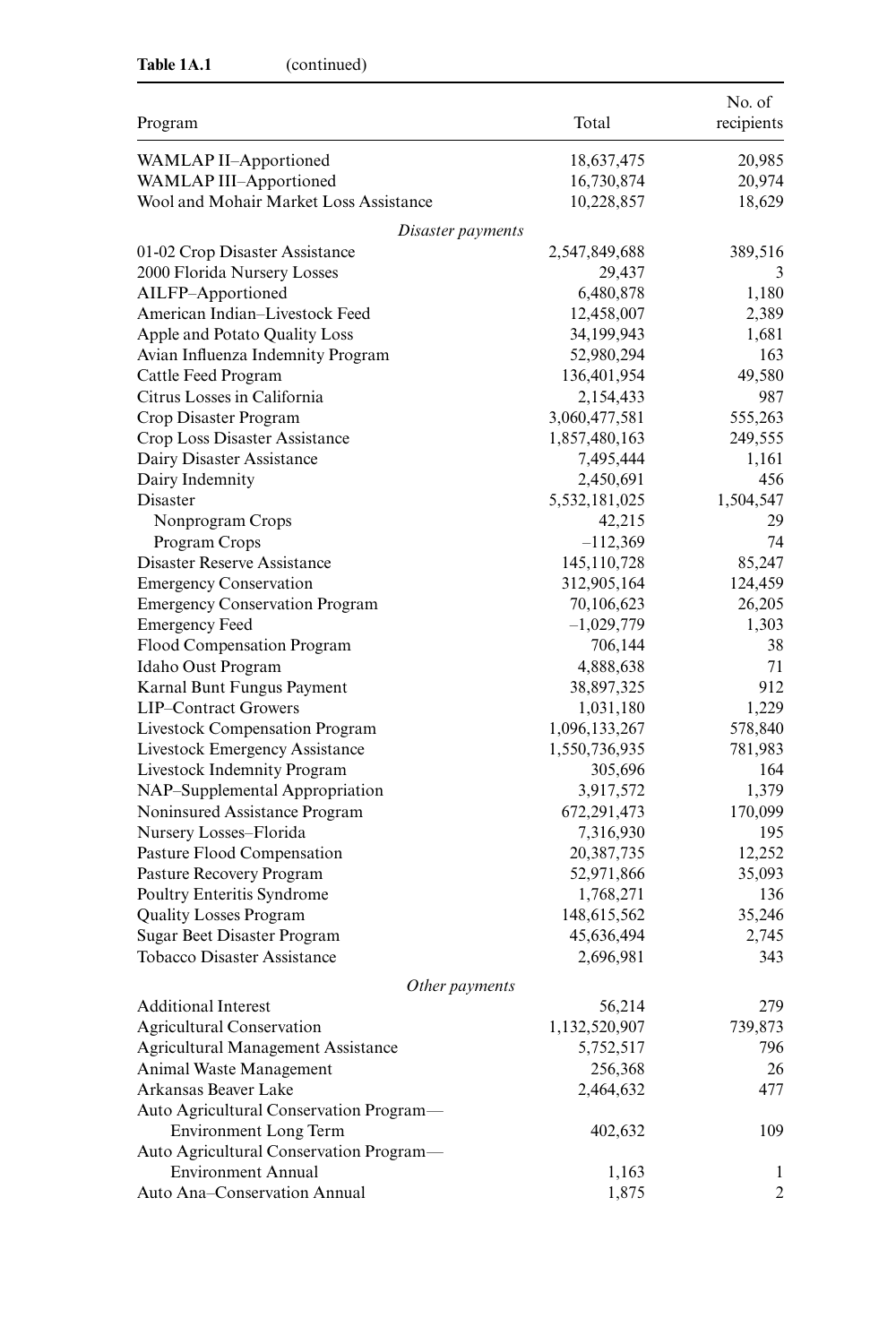| Program                               | Total          | No. of<br>recipients |
|---------------------------------------|----------------|----------------------|
| <b>Auto CRP–Cost Shares</b>           | 353,698,363    | 143,683              |
| Auto EOIP                             | 173,468,007    | 37,592               |
| Auto LTA-Conservation Long Term       | 704,059        | 164                  |
| Clean Lakes                           | 9,999          | 1                    |
| Colorado River Salinity               | 31,832,222     | 1,992                |
| <b>Cotton Diversion</b>               | $-15,095$      | 22                   |
| <b>CRP</b> Annual Rental              | 24,695,070,732 | 5,701,530            |
| <b>CRP</b> Cost-Shares                | 840,994,086    | 429,665              |
| <b>CRP</b> Incentives                 | 483,637,540    | 219,732              |
| Dairy Termination                     | 237,026,377    | 19,893               |
| <b>Environment Quality Incentives</b> | 477,768,620    | 126,317              |
| <b>Extended Farm Storage</b>          | 171,409,332    | 72,879               |
| <b>Extended Warehouse Storage</b>     | 44, 481, 468   | 18,694               |
| Feed Grain Diversion                  | $-395,250$     | 4,040                |
| <b>Finality Rule</b>                  | 1,007,752      | 1,403                |
| Forestry Incentive-Annual             | 51,322,552     | 25,100               |
| Forestry Incentive-Long Term          | 12,254,173     | 6,120                |
| Fresh Market Peaches Program          | 783,991        | 126                  |
| Grasslands Reserve Program            | 9,275          | $\overline{4}$       |
| Hard White Winter Wheat               | 3,517,590      | 3,301                |
| Interest on CCC                       | 1,624          | 38                   |
| Interest on NAP Payment               | 4,678          | 184                  |
| <b>Interest Payments</b>              | 29,003,888     | 1,046,365            |
| Klamath Basin Water Program           | $-4,299$       | $\overline{4}$       |
| Milk Diversion                        | 30,576         | 20                   |
| Milk Income Loss Contract Transition  | 547,209,081    | 73,836               |
| Milk Income Loss Contract             | 1,403,354,665  | 247,585              |
| Milk Marketing Fee                    | 265,896,171    | 249,035              |
| National Wool Act                     | 895, 921, 293  | 442,720              |
| <b>NRCS EQIP</b>                      | 283,707,027    | 32,930               |
| Options Pilot Program                 | 39,762,496     | 4,128                |
| Payment Limitation Refund             | $-6,983,394$   | 2,411                |
| Peanut Quota Buyout Program           | 1,220,640,857  | 80,080               |
| Potato Diversion Program              | 20,263,929     | 1,222                |
| <b>Rice Diversion</b>                 | $-12,567$      | 11                   |
| <b>Rural Clean Water</b>              | 3,126,831      | 618                  |
| <b>Small Hog Operation Program</b>    | 121,376,613    | 57,952               |
| Soil/Water Conservation Assistance    | 10,358,605     | 2,383                |
| <b>Sugar PIK Diversion Program</b>    | 180,690,205    | 15,126               |
| Tobacco Payment Program               | 50,887,278     | 297,921              |
| Water Bank-Annual                     | 43,879,235     | 30,317               |
| Water Bank-Practice Cost/Share        | 11,046,258     | 7,682                |
| <b>Wetlands Reserve</b>               | 34, 315, 395   | 1,830                |
| <b>Wheat Diversion</b>                | $-2,237$       | 85                   |
|                                       |                |                      |

*Notes:* LDP = Loan Deficiency Payment Program; PFC = Production Flexibility Contract;  $WAMLAP = Wood$  and Mohair Market Loss Assistance Program;  $ALFP = American$ Indian Livestock Feed Program;  $LIP =$  Livestock Indemnity Program;  $NAP =$  Noninsured Crop Disaster Assistance Program;  $CRP =$  Conservation Reserve Program;  $EQIP =$  Environmental Quality Incentives Program;  $LTA = Loan$  Term Agreement;  $CCC = Commodity$ Credit Corporation;  $NRCS = National Resources Conservation Service; PIK = Payment in$ Kind.